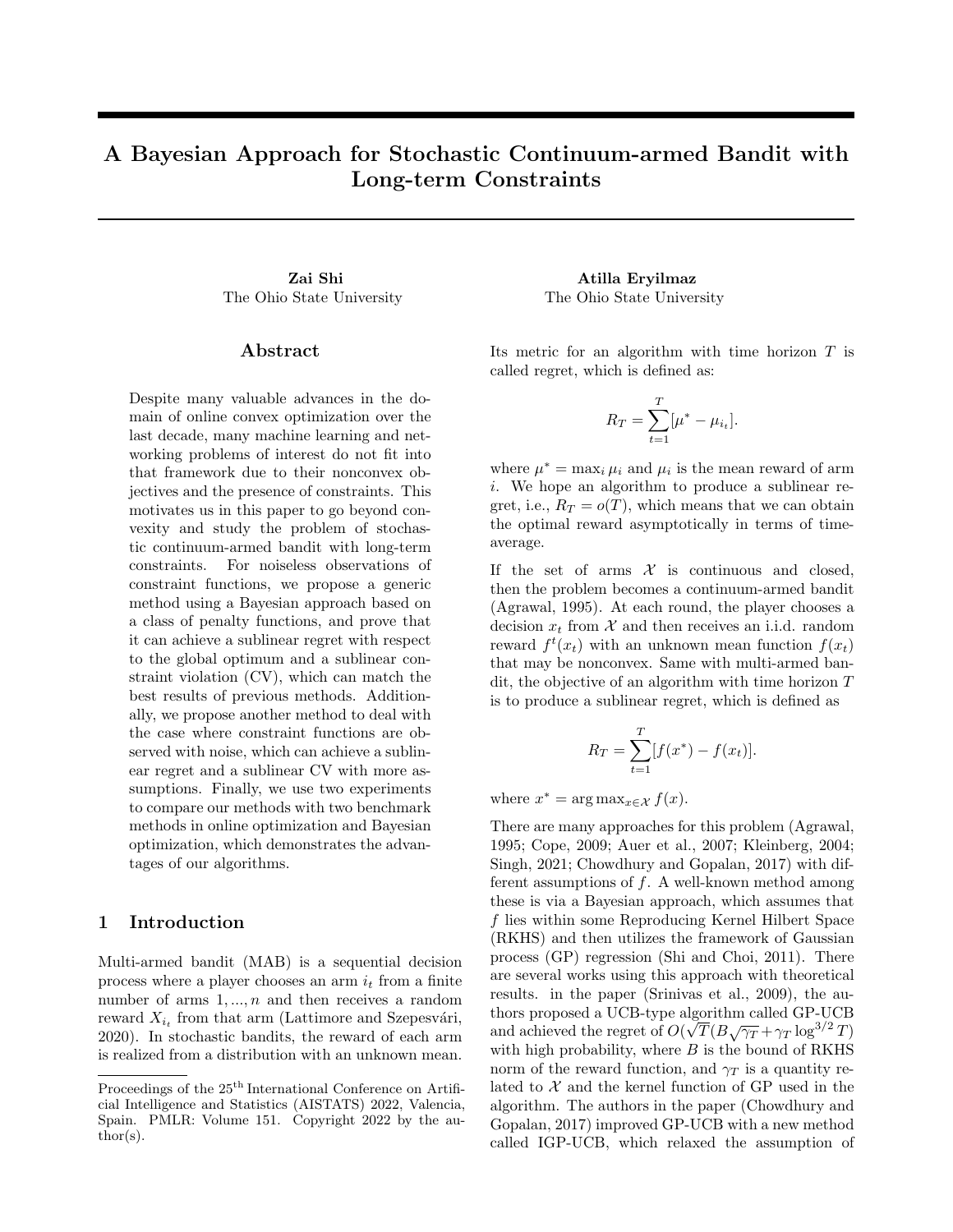noise distribution in the paper (Srinivas et al., 2009) and achieved a better regret of  $O(\sqrt{T}(B\sqrt{\gamma_T} + \gamma_T))$ with a high probability. The authors also proposed a method based on Thompson sampling, achieving a regret of  $O\left(\sqrt{T\gamma_T((\gamma_T + \log(1/\delta))d\log(BdT))}\right)$  with probability  $1 - \delta$ , where d is the dimension of  $\mathcal{X}$ .

In this paper, we consider a more complex setup, where the chosen decisions in the bandit process are also required to satisfy some long-term constraints, i.e.,  $\frac{1}{T} \sum_{t=1}^{T} \mathbf{g}(x_t) \preceq 0$ . Here  $\mathbf{g}(x) = [g_1(x), ..., g_m(x)]$  is a stacked vector of  $m$  constraint functions that may be nonconvex. The form of  $g(x)$  is unknown to us, but its value can be observed (possibly with random noise) after making a decision. Different from previous works on constrained MAB (Badanidiyuru et al., 2013; Agrawal and Devanur, 2016, 2014; Immorlica et al., 2019; Madani et al., 2004; Xia et al., 2015), our setup assumes continuous action space with continuous reward and constraint functions that may be nonconvex. The details of the setup along with some applications will be presented in Section 3. Meanwhile, we will use two metrics to measure the performance of an algorithm solving this problem, which are called regret and constraint violation (CV). Their definitions will also be detailed in Section 3. It is noted that these two metrics were widely used in previous works on online convex optimization (OCO) with long-term constraints. We will discuss these works in Section 1.1 and compare their setup with ours. Same with OCO, we hope our algorithm to have a sublinear regret and a sublinear CV concurrently.

For the above setup, our paper is the first work to propose methods with theoretical guarantees of a sublinear regret and a sublinear CV using a Bayesian approach. We will present two methods for two cases, where the constraint function values are observed without or with noise, respectively. Both methods assume that the reward function is observed with random noise. The contributions of our papers are as follows:

- We first show that for generic penalty approaches using a Lagrangian-like transformation, it is impossible to get a sublinear regret and a sublinear CV if there is no update of multipliers or penalty functions. The details of this claim will be shown in Section 4.
- Motivated by the above observation, we explore a multiplicative form of multiplier-updates and then propose a method called GP-UCB with Noiseless Constraints for noiseless constraint observations. This method adopts a broad class of penalty functions described by properties that are new in penalty approaches, which enables a flexible

choice based on applications. These new properties can also lead to a better understanding towards the use of penalty-based approaches in online optimization. The details of this method will be presented in Section 5.

- For the above method, we also highlight the tradeoff between regret and CV in its results. By changing the total iterations of the outer-loop and the inner-loop of our design, both regret and CV can be sublinear with the regret  $\tilde{O}(\sqrt{T\tilde{\gamma}_T})$  matching the lower-bound of Bayesian optimization using SE kernel up to a logarithmic factor, or the CV √  $\tilde{O}(\sqrt{T})$  matching the best result among previous methods for OCO with long-term constraints (c.f. Section 1.1). Here  $\tilde{\gamma}_T$  will be defined in Section 5.
- For noisy constraint observations, we change the rule of multiplier-updates and switch to a linear penalty function to avoid "noise amplification" brought by the penalty function used in the first method. This method, called GP-UCB with Noisy Constraints, can achieve the regret of  $\tilde{O}(T^{3/4}\tilde{\gamma}_{\sqrt{T}})$  and the CV of  $\tilde{O}(T^{3/4})$  with more assumptions needed than the first method. The proof of this result involves how to tackle the noise in the multiplier-updates, which may be interesting in its own right. The details of this method will be presented in Section 6.
- Through simulations of two problems, we demonstrate the efficiency of our algorithms compared with benchmark methods in online convex optimization and Bayesian optimization. This part will be presented in Section 5 of Supplementary Material.

Since online convex optimization with long-term constraints and constrained Bayesian optimization (BO) are closely related to our problem, in the following subsection we will discuss previous works on these two topics and point out our advantages over these methods.

#### 1.1 Related Works

## 1.1.1 Online Convex Optimization with Long-term Constraints

Similar to our setup, online convex optimization (OCO) is also a sequential decision process where a reward function value  $f^t(x_t)$  is observed after a decisionmaker chooses an action  $x_t$ . The major difference is that in OCO,  $f^t$  can be arbitrary (not necessarily i.i.d. from some distribution), but must be convex (Hazan, 2019). For OCO with long-term constraints,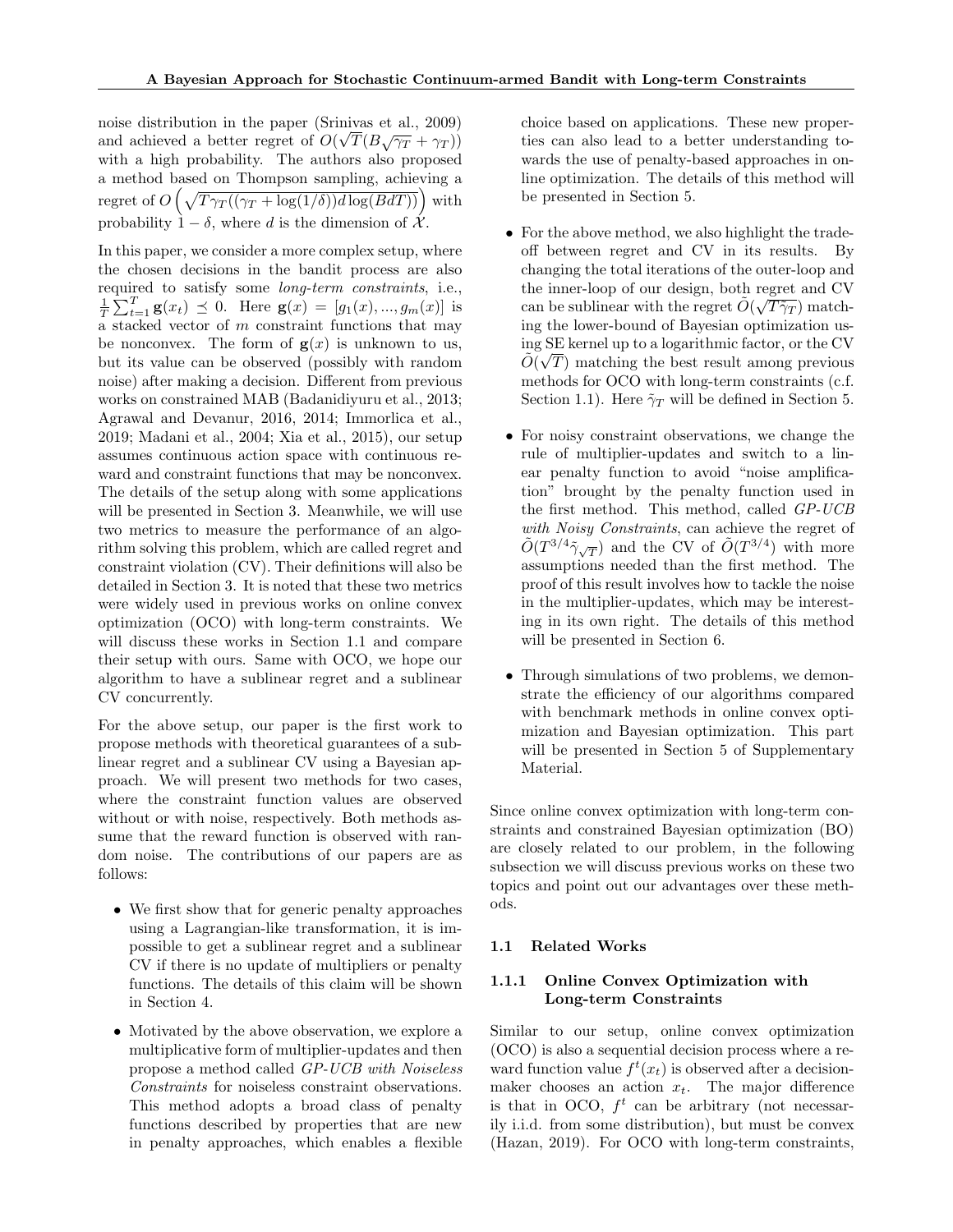|                                            | Regret                                            | $_{\rm CV}$                             |                       |                          |
|--------------------------------------------|---------------------------------------------------|-----------------------------------------|-----------------------|--------------------------|
| (Mahdavi et al., 2012)                     | $\tilde{O}(T^{1/2})$                              | $\widetilde{O}(T^{3/4})$                | $Arbitrary1$ , Convex | Deterministic, Convex    |
| (Chen and Giannakis, $2018$ ) <sup>2</sup> | $O(V(x_{1:T}^*)T^{1/2})$                          | $O(T^{1/2})$                            | $Arbitrary1$ , Convex | $Arbitrary1$ , Convex    |
| (Cao and Liu, 2018)                        | $\tilde{O}(T^{1/2}\Delta(T)^{1/2})$               | $\overline{O}(T^{3/4} \Delta(T)^{1/4})$ | $Arbitrary1$ , Convex | $Arbitrary1$ , Convex    |
| Our work                                   | $\widetilde{O}(T^{3/4}\tilde{\gamma}_{\sqrt{T}})$ | $\tilde{O}(T^{1/2})$                    | Stochastic, Nonconvex | Deterministic, Nonconvex |
| Our work                                   | $\tilde{O}(T^{3/4}\tilde{\gamma}_{\sqrt{T}})$     | $\tilde{O}(T^{3/4})$                    | Stochastic, Nonconvex | Stochastic, Nonconvex    |

Table 1: The results of our paper and previous works on OCO with long-term constraints in the bandit setting. Here  $\tilde{O}$  means neglecting log terms.  $V(x_{1:T}^*), \Delta(T)$  and  $\tilde{\gamma}_{\sqrt{T}}$  are problem-related quantities defined in the corresponding papers (<sup>1</sup> In fact, f and g are required to be bounded in these papers. <sup>2</sup> Only  $f<sup>t</sup>$  has bandit feedback. The forms of  $g^t$  are known to the decision-maker).

constraint function values  $\mathbf{g}^t(x_t)$  are also observed after an action  $x_t$  with requirements  $\frac{1}{T} \sum_{t=1}^T \mathbf{g}^t(x_t) \preceq 0$ .  $\mathbf{g}^t$  can be assumed to be deterministic (Mahdavi et al., 2012), stochastic (i.i.d. from some distribution) (Yu et al., 2017; Eryilmaz and Srikant, 2007) or arbitrary across t (Chen and Giannakis, 2018; Chen et al., 2017; Cao and Liu, 2018), but must be convex as well. Meanwhile in OCO, the forms of  $f^t$  and  $g^t$  can be assumed to be known or unknown after an action is chosen at  $t$ , and the later setup is referred as bandit setting (Chen and Giannakis, 2018; Cao and Liu, 2018). Obviously our setup belongs to bandit setting.

Same with our paper, two performance metrics, namely regret and constraint violation, are used for OCO with long-term constraints and the objective of an algorithm is to make both metrics sublinear. In Table 1, we summarize the results of previous works on OCO with long-term constraints in the bandit setting, and compare them with ours. Here we can see that convexity is essential for OCO algorithms because gradients are utilized to make the next decision. On the contrary, our method does not rely on convexity, which can be applied to many nonconvex problems such as machine learning (Mei et al., 2018) and network optimization (Lee et al., 2005). Meanwhile, in the bandit setting, it is hard to check convexity of  $f^t$ and  $g^t$  without knowing their forms. Thus our method has a broader application in practice.

#### 1.1.2 Constrained Bayesian Optimization

Bayesian optimization (Frazier, 2018) is a global optimization method for blackbox problems, which also utilizes the framework of GPs. The techniques of BO will be introduced in Section 2 as a basis of our methods.

Constrained Bayesian optimization aims to solve

$$
\max_{x \in \mathcal{X}} f(x)
$$
  
s.t.  $g_i(x) \leq 0, i = 1, ..., m$ 

where the forms of  $f(x)$  and  $g_i(x)$  are unknown. The objective of constrained BO is to get the global maximum of the above problem with as few evaluations of f and  $q_i$  as possible. Constrained BO approaches aim at finding an optimal solution to the constrained problem, regardless of how they are reached. In contrast, our setup is also concerned with the sequence of solutions that are observed in the process, which need to satisfy a sublinear regret and a sublinear CV. In fact, previous methods on constrained BO are predominantly empirical without rigorous performance metrics and theoretical results. Instead, their performance was only tested by experiments, and measured by the running time to get the optimal point in a certain computing environment.

According to different classes of utility functions used in the algorithms, previous works on constrained BO can be classified as expected-improvement type (Gardner et al., 2014; Letham et al., 2019; Gelbart et al., 2014; Picheny et al., 2016; Ariafar et al., 2019) , entropy-search type (Hernández-Lobato et al., 2016; Perrone et al., 2019) and Thompson-sampling type (Eriksson and Poloczek, 2021). To the best of our knowledge, there does not exist a UCB-type method for constrained Bayesian optimization in previous literature. We hope our work to inspire such a design with a similar Bayesian approach.

# 2 Preliminaries on Bayesian Approaches

As a basis of our paper, we first review backgrounds of Bayesian optimization (BO) in this section. Classical Bayesian optimization methods aim to solve a black box problem  $\max_{x \in \mathcal{X}} f(x)$ , where the form of f is unknown. Instead, we can observe  $f(x_s)$  (possibly with noise) after we inquire a point  $x_s$ . BO uses a machine learning approach, called Gaussian process (GP) regression (Shi and Choi, 2011), to find the optimal point of the above problem. First, we put a GP prior on f and get its posterior distribution after an inquiry of  $f$ . Then, we choose the next inquiry point and update the posterior distribution of f. When the posterior distribution is considered to be informative enough of the optimal point, we can get the final result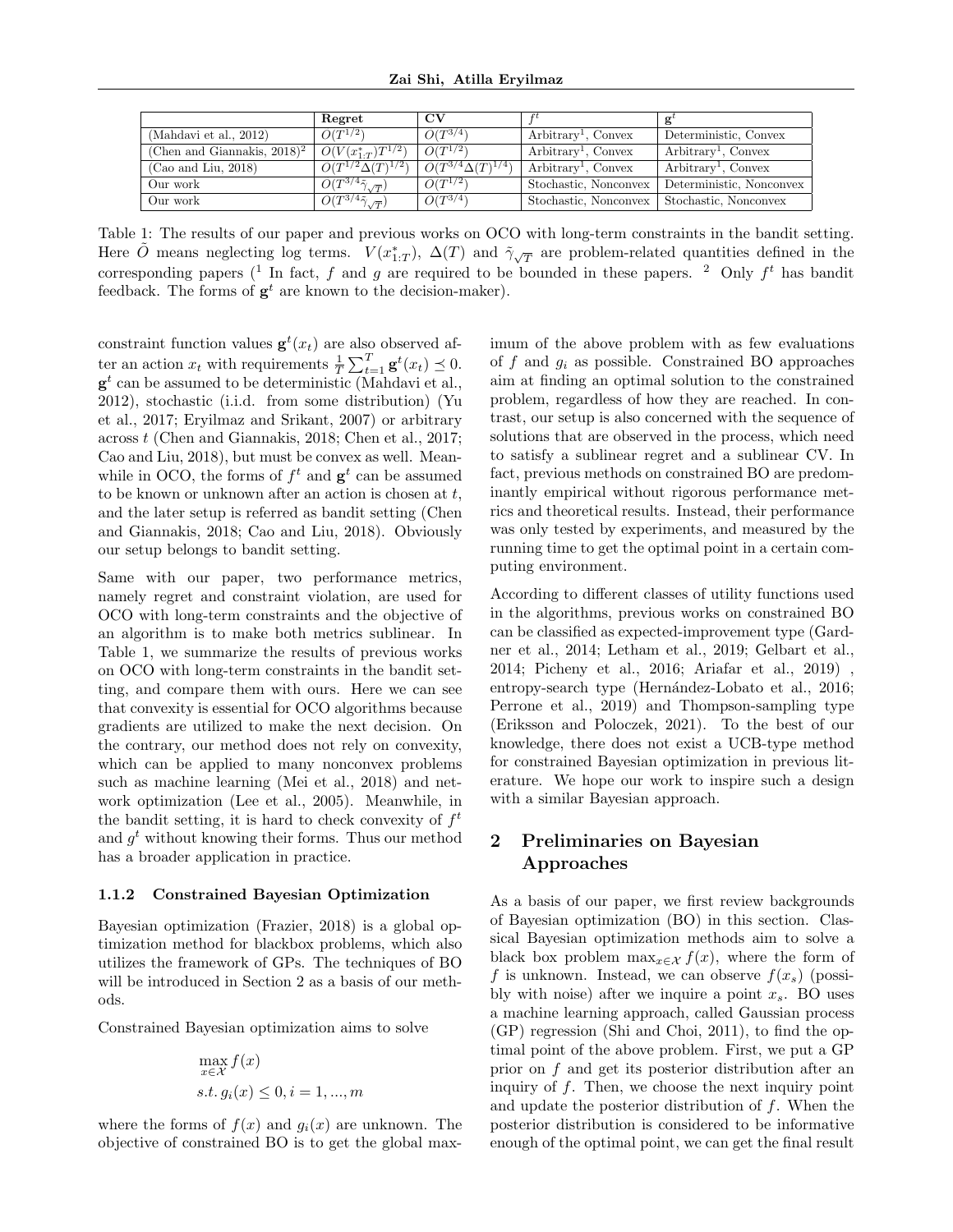| Algorithm 1 IGP-UCB $(f(x), k, B, R, \lambda, \delta, S)$                   |
|-----------------------------------------------------------------------------|
| 1: <b>Input:</b> Prior $GP(0, k)$ , parameters $B, R, \lambda, \delta, S$ . |
| 2: for $s = 1, , S$ do                                                      |
| Set $\beta_s = B + R\sqrt{2(\gamma_{s-1} + 1 + \log(1/\delta))}$ .<br>3:    |
| 4: Choose $x_s$ = $\arg \max_{x \in \mathcal{X}} {\mu_{s-1}(x)}$ +          |
| $\beta_s \sigma_{s-1}(x)$ .                                                 |
| Obtain noisy observation of $f(x_s)$ .<br>5:                                |
| Perform update to get $\mu_s$ and $\sigma_s$ using (3) and<br>6:            |
| (4).                                                                        |
| $7:$ end for                                                                |
| 8: Output: $x_1, , x_S$ .                                                   |

from it. The main component of BO is how to choose the next inquiry point of  $f$  based on the current posterior distribution to minimize the number of inquiries needed in the whole process.

In general, BO uses a utility function  $u$  to determine the next inquiry point, i.e.,  $x_{s+1}$  =  $\max_{x \in \mathcal{X}} \mathbb{E}[u(x)|x_{1:s}],$  where  $x_{1:s} = [x_1, ..., x_s]$  are previous inquiries and  $x_{s+1}$  is the next inquiry we will choose. Here, the expectation is taken with regard to the current posterior distribution based on  $x_{1:s}$ . Different kinds of utility functions produce different classes of BO methods, including Expected-Improvement (EI), Upper Confidence Bound (UCB), Thompson Sampling (TS), and so on. The reader may refer to (Frazier, 2018) for more details.

IGP-UCB method proposed in the paper (Chowdhury and Gopalan, 2017) uses a similar technique to the above discussion. In this algorithm, we assume that  $f$ is observed with independent R-subGaussian noise  $\varepsilon$ with unknown forms. We also assume that  $f$  belongs to some Reproducing Kernel Hilbert Space (RKHS)  $H_k$  with kernel k and that f has a bounded RKHS norm, i.e.,  $||f||_k < B$  for some constant B. This assumption constrains the complexity of  $f$ . For RKHS, the reader may refer to (Hofmann et al., 2005) for more details. Two popular choices of  $k$  are square exponential (SE) kernel and Matérn kernel, defined as

$$
k_{\text{SE}}(x, x') = \exp(-w^2/2u^2)
$$
\n<sup>(1)</sup>\n<sub>21– $\nu$</sub>  <sub>21/2</sub>/2 $\nu$  <sub>21/2</sub>/2 $\nu$ 

$$
k_{\text{Matérn}}(x, x') = \frac{2^{1-\nu}}{\Gamma(\nu)} \left(\frac{w\sqrt{2\nu}}{u}\right)^{\nu} B_{\nu}\left(\frac{w\sqrt{2\nu}}{u}\right) \tag{2}
$$

where  $w = ||x - x'||$  encodes the similarity between two points  $x, x'$ .  $u > 0$  and  $\nu > 0$  are hyperparameters in these functions and  $B_{\nu}(\cdot)$  is the modified Bessel function. Algorithm 1 shows a typical procedure of IGP-UCB. Here  $\delta$  is a parameter that will be shown in Lemma 1,  $\lambda$  is some positive constant and

$$
\mu_s(x) = k_s(x)^T (K_s + \lambda I)^{-1} y_{1:s} \tag{3}
$$

$$
\sigma_s^2(x) = k(x, x) - k_s(x)^T (K_s + \lambda I)^{-1} k_s(x)
$$
 (4)

are the mean and covariance function of the posterior distribution after observing  $x_{1:s}$  by regarding the distribution of observation noise as  $\mathcal{N}(0, \lambda)$ .  $K_s =$  $[k(x, x')]_{x, x' \in \{x_1,...,x_s\}}$  is the kernel matrix at time s and  $k_s(x) = [k(x_1, x), ..., k(x_s, x)]^T$ .

For IGP-UCB, we can see that its utility function is a linear combination of  $\mu_{s-1}(x)$  and  $\sigma_{s-1}(x)$ , which is inspired by the exploitation-exploration tradeoff in bandit problems (Lattimore and Szepesvári, 2020). It has the following theoretical performance:

Lemma 1 (Theorem 3 of (Chowdhury and Gopalan, 2017)). Assume that  $||f||_k < B$  and  $\varepsilon_s$  is independent sampled from some R-subGaussian distribution. Then, running IGP-UCB for a function f lying in the RKHS  $H_k$  leads to

$$
R_S = \sum_{s=1}^{S} [f(x^*) - f(x_s)]
$$
  
=  $O(B\sqrt{S\gamma_S} + \sqrt{S\gamma_S(\gamma_S + \log(1/\delta))})$ 

with a probability of at least  $1 - \delta$ , where  $x^* =$ arg max $x \in \mathcal{X}$   $f(x)$ .

Here,  $\gamma_s$  is called information gain with time horizon s and can be bounded given the knowledge of domain  $\mathcal X$  and kernel function  $k$  (Chowdhury and Gopalan, 2017). The newest result for the bounds of  $\gamma_s$  can be found in the paper (Vakili et al., 2021).

# 3 Problem Setup

In this paper, we consider a stochastic continuumarmed bandit problem with long-term constraints, where in each iteration, the decision-maker chooses an action  $x_t$  from a compact set X, and then observes a random reward value  $f^t(x_t)$  and m constraint values  $\{g_j^t(x_t)\}_{j=1}^m$ . In our setup, we assume that  $f^t(x_t) = f(x_t) + \varepsilon^t$ , where the randomness of  $f^t$ comes from a zero-mean random variable  $\varepsilon^t$  independent across t. For  $\{g_j^t(x_t)\}_{j=1}^m$ , we will consider two cases. In the first case,  $g_j^t(x_t) = g_j(x_t)$ ,  $\forall j$  is deterministic. And in the second case,  $g_j^t(x_t) = g_j(x_t) + \varepsilon_j^t$ ,  $\forall j$ is stochastic, where  $\varepsilon_j^t$  is a zero-mean random variable from some unknown distribution independent across t. Meanwhile, the forms of f and  $g_i, \forall j$  are unknown and possibly nonconvex. Our target is to maximize our expected reward  $f(x)$  with long-term constraints satisfied in expectation, i.e.,  $\frac{1}{T} \sum_{t=1}^{T} g_j(x_t) \leq 0$  for any j. We assume that  $\mathcal X$  includes the area satisfying all constraints.

Similar to multi-armed bandit (Lattimore and Szepesvári, 2020), we need a fixed optimal point  $x^*$ not related to  $T$  as the benchmark, which is defined as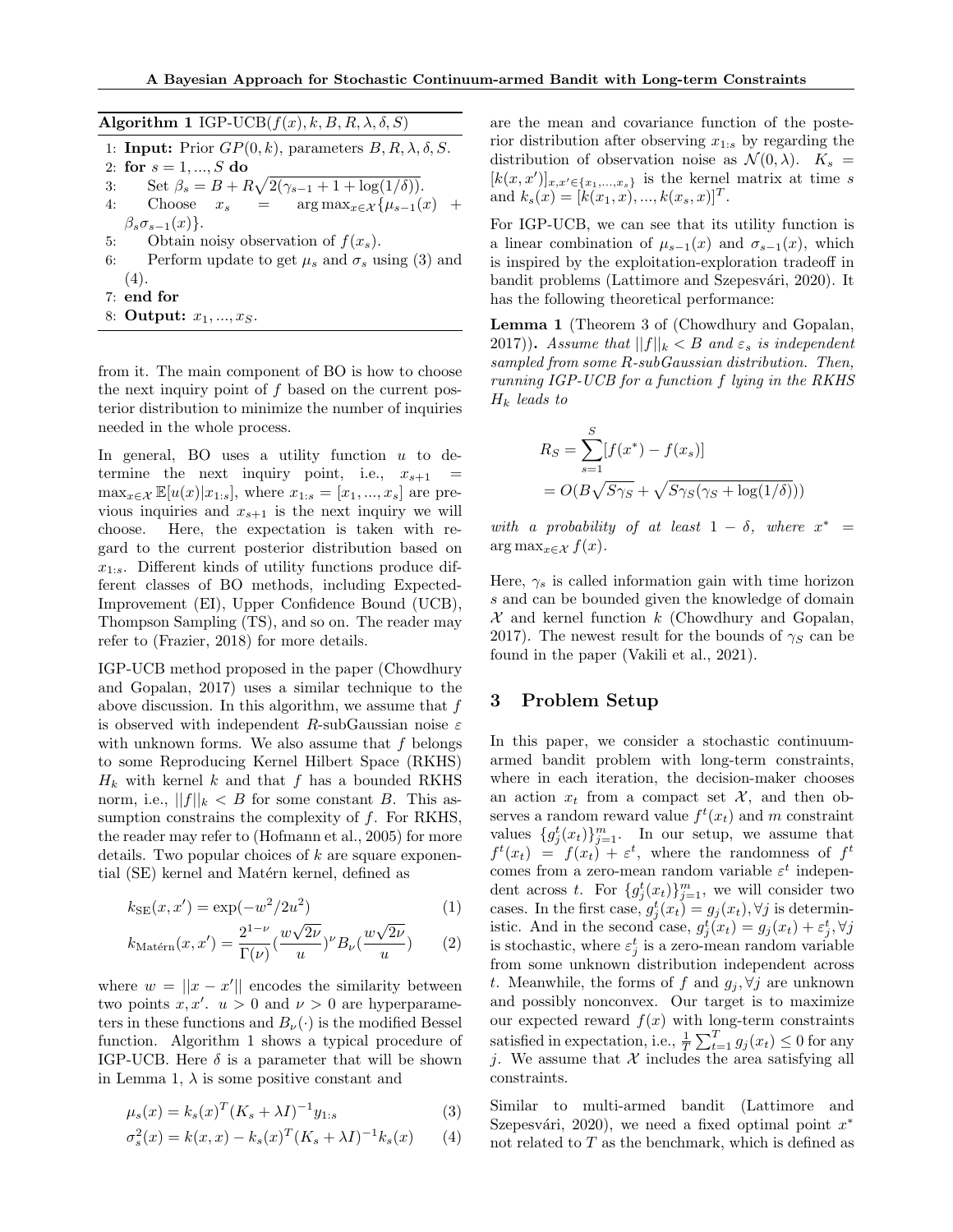any global optimum of

$$
\max_{x \in \mathcal{X}} f(x)
$$
  
s.t.  $g_j(x) \le 0, j = 1, ..., m.$  (5)

With regard to  $x^*$ , an algorithm of time-horizon  $T$ aims for a sublinear regret:

$$
R_T = \sum_{t=1}^T [f(x^*) - f(x_t)] = o(T),
$$
 (6)

and a sublinear constraint violation (CV):

$$
V_T = ||[\sum_{t=1}^T \mathbf{g}(x_t)]^+|| = o(T), \tag{7}
$$

where  $\mathbf{g}(x)$  is  $[g_1(x),..,g_m(x)]$  and  $[\mathbf{a}]^+$  means elementwise  $max(0, a)$  in vector **a**. Note that our definition of  $x^*$  ensures that  $\limsup_{t\to\infty} \frac{1}{T} \sum_{t=1}^T g_j(x^*) \leq 0$ . Therefore, achieving both a sublinear regret and a sublinear CV implies that, asymptotically on the average, the algorithm performs as well as the best fixed strategy in hindsight. In OCO, there are also some other definitions of regret and CV. We will briefly discuss them in Section 2 and Section 4 of Supplementary Material.

Now we give two examples of our setup in the areas of machine learning and network optimization.

Hyperparameter Tuning: Hyperparameter tuning (Joy et al., 2016) is a hot topic recently due to the success of deep neural networks. Hyperparameters like neural network structures and stepsize choices in the optimizer can have a great impact on the final result of deep learning. We can describe this problem in our framework as follows. After choosing a hyperparameter  $x_t$ , we can obtain the training errors  $E^t(x_t)$  from the neural network, which is stochastic due to the randomness of the optimizer such as SGD (Bottou, 2010). Meanwhile, for each hyperparameter choice, we have a completion time  $g^t(x_t)$  of the training, which is also stochastic due to the optimizer. For most hyperparameters, there are no explicit forms of the mean  $E(\cdot)$ and  $g(\cdot)$  (Goodfellow et al., 2016). If we want to obtain the optimal hyperparameter while making the whole tuning process complete before a time threshold T in expectation, we can apply our setup.

Data Rate Allocation Problem: Suppose a router wants to set data rates for d servers from a range  $[0, C_i]$  for Server *i*. After allocating a data rate  $x_i(t)$ for Server  $i$  at time  $t$ , it will give back a utility value  $U_i(x_i(t)) + \varepsilon_i(t)$ , such as quality of service (QoS) (Lee et al., 2005), which involves random measurement errors  $\varepsilon_i(t)$ . Meanwhile, define  $h_i^t(x_i(t))$  as the electricity cost of Server *i* by choosing  $x_i(t)$ , which may be deterministic or random due to electricity price fluctuation and link quality perturbation. Then in this example,  $f^t = \sum_{i=1}^d (U_i(x_i(t)) + \varepsilon_i(t))$  and  $g^t(x(t)) =$  $\sum_{i=1}^{d} h_i^t(x_i(t)) - B$ , where B is the time-averaged electricity budget. We can apply our setup if we want to maximize the actual total utility with a time-averaged electricity cost constraint satisfied in expectation.

In the following section, we will discuss a class of strategies that can be useful for our problem. Motivated by the insights of the discussion, we will propose two algorithms for noiseless and noisy observations of  $g_i$ 's, respectively. Meanwhile, throughout the paper, we always assume that

Assumption 1. f is observed with independent RsubGaussian noise ε.

Here the independence is defined with regard to any other noise.

# 4 Generic Penalty Approach

An intuitive strategy to deal with our setup to transform the original constrained problem into an unconstrained one and then utilize some unconstrained bandit optimization algorithm. In this paper, we focus on the strategy of appending a generic penalty function to the objective as follows:

$$
f(x) - \sum_{j=1}^{m} \kappa_j \Lambda(g_j(x)),
$$
 (8)

where  $\Lambda(\cdot)$  is some penalty function and  $\kappa_i$  is a multiplier for constraint  $j$ . Despite the generality of this strategy, the main difficulty is how to choose  $\kappa_i$  and  $\Lambda(\cdot)$  for our setup. Previous penalty approaches are mainly used for gradient-related methods (see Chapter 5 of (Bertsekas, 2014)), thus may not be suitable for our setup without knowledge of gradients.

First, we make the following impossibility claim:

**Proposition 1.** For any fixed choices of  $\kappa_j$  and  $\Lambda(\cdot)$ in (8), and any unconstrained bandit optimization algorithm M that can produce a sublinear regret for its objective function, applying  $M$  to  $(8)$  will fail to yield a sublinear regret and a sublinear CV for all forms of  $f(x)$  and  $g(x)$  in our setup.

*Proof.* Construct  $f(x)$  and  $g(x)$  defined in a compact set  $\mathcal{X}$  as  $f(x) = \sum_{j=1}^{m} \kappa_j \Lambda(g_j(x)) - (x-c)^2$  and  $g(x) =$  $x$ , where  $c$  is some positive constant and the point  $x = c$  is included in X. Suppose that applying M to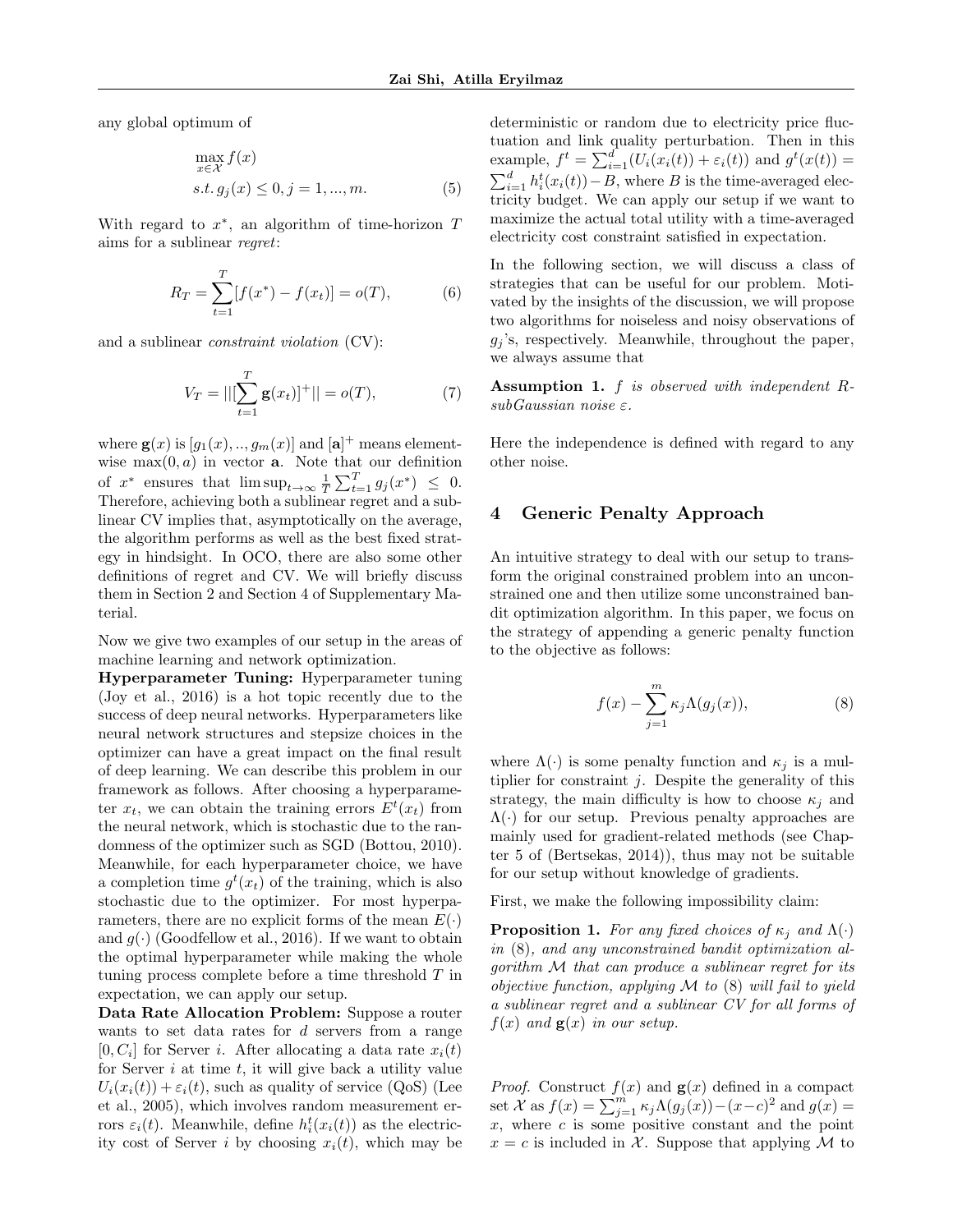$(8)$  with time horizon T gives us

$$
\sum_{i=1}^{T} [f(x_{\Lambda}^{*}) - \sum_{j=1}^{m} \kappa_{j} \Lambda(g_{j}(x_{\Lambda}^{*})) - f(x_{t}) + \sum_{j=1}^{m} \kappa_{j} \Lambda(g_{j}(x_{t}))]
$$
  
=  $o(T)$ ,

where  $x_{\Lambda}^*$  is the global optimum of (8). By our construction,

$$
\sum_{i=1}^{T} [f(x_{\Lambda}^{*}) - \sum_{j=1}^{m} \kappa_{j} \Lambda(g_{j}(x_{\Lambda}^{*})) - f(x_{t}) + \sum_{j=1}^{m} \kappa_{j} \Lambda(g_{j}(x_{t}))]
$$
  
= 
$$
\sum_{t=1}^{T} (x_{t} - c)^{2} = o(T)
$$

Since  $\sum_{t=1}^{T} (x_t - c)^2 \ge -2c \sum_{t=1}^{T} x_t + c^2 T$ , we have  $\sum_{t=1}^{T} g(x_t) = \sum_{t=1}^{T} x_t \ge cT/2 - o(T)$ , which is not sublinear.

From the above observation, we can see that that how to update  $\kappa_i$  or  $\Lambda(\cdot)$  in the process of the algorithm is essential to getting both sublinear regret and sublinear CV performances. In the following two sections, we will propose two algorithms based on two ways of multiplier-updates, which can deal with noiseless and noisy constraint observations, respectively.

### 5 Noiseless Constraint Observations

In this section, we assume that  $g_i, \forall j$  is observed without noise. We will present a penalty approach based on a multiplicative form of performing multiplierupdates. For this multiplier-update strategy (Step 4 of Algorithm 2), we find a class of penalty functions with the form  $\Lambda(x) = \psi(x) - 1$  that can achieve a sublinear regret and a sublinear CV by our algorithm called GP-UCB with Noiseless Constraints. The details of the algorithm are shown in Algorithm 2, where  $\psi(\cdot)$ needs to satisfy the following properties:

**Assumption 2.** 1.  $\psi(x)$  is convex for  $x \in \mathcal{X}$ . Moreover,  $\psi(x) = 1$  when  $x \leq 0$  and  $\psi(x)$  is strictly increasing when  $x \geq 0$ .

2.  $\psi(x)\psi(y) \geq \psi(x+y)$  for  $x \in \mathcal{X}$  and  $y \in \mathcal{X}$ .

Property (1) makes  $\Lambda(g_i(x)) = 0$  for  $g_i(x) \leq 0$  and  $\Lambda(q_i(x)) > 0$  for  $q_i(x) > 0$ , and gives a larger penalty for a larger constraint violation. Property (2) is a new characteristic used in our paper, which does not appear in previous penalty approaches (Bertsekas, 2014) to the best of our knowledge. It is also the most important one because it will lead to the final performance results of Algorithm 2 (see the proof of Theorem 1 for details). A broad class of penalty functions can satisfy Algorithm 2 GP-UCB with Noiseless Constraints

- 1: Initialize c and  $\kappa_j^1 = 1$  for all j.
- 2: for  $l = 1, ..., L$  do
- 3: Run IGP-UCB $(f(x) \sum_{j=1}^{m} \kappa_j^l(\psi(g_j(x)) 1), k_l, B, R, \lambda, \delta/L, S$  for S iterations to produce  $\{x_l^1, ..., x_l^S\}$ , while obtaining S observations  ${f(x_i^s) + \varepsilon_i^s}_{s=1}^S$  and  ${g_j(x_i^s)}_{s=1}^S$ ,  $\forall j$  sequentially with the above outputs, where  $\varepsilon_l^s$  is the observation noise of  $f$ .
- 4: Set  $\kappa_j^{l+1} = \kappa_j^l \psi\left(\frac{1}{S} \sum_{s=1}^S g_j(x_i^s)\right), \forall j$ 5: end for 6: Output:  $\{\{x_i^s\}_{l=1}^L\}_{s=1}^S$ .

these two properties for any compact set  $\mathcal{X}$ , e.g,

$$
\psi(x) = \begin{cases} 1 & x \le 0 \\ (cx+1)^n & x \ge 0 \end{cases}
$$
 (9)

$$
\psi(x) = \begin{cases} 1 & x \le 0 \\ \exp(cx) & x \ge 0 \end{cases}
$$
 (10)

where  $n \geq 1$  and  $c > 0$  are some constants.

Algorithm 2 can be regarded as an epoch-based algorithm. For epoch l, we will run the IGP-UCB method for  $f(x) - \sum_{j=1}^{m} \kappa_j^l(\psi(g_j(x)) - 1)$  to produce S decisions for S iterations. At the end of each epoch, we will update the multiplier for each constraint as  $\kappa_j^{l+1} = \kappa_j^l \psi\left(\frac{1}{S} \sum_{s=1}^S g_j(x_l^s)\right)$ . The updates will force the outputs of the next epoch towards the region within the constraints by enlarging the multiplier of constraints where  $\frac{1}{S} \sum_{s=1}^{S} g_j(x_i^s) > 0$ .

The analysis of Algorithm 2 needs the following assumption.

Assumption 3.  $F_l(x) := f(x) - \sum_{j=1}^m \kappa_j^l(\psi(cg_j(x)) -$ 1) belongs to some RKHS  $H_{k_l}$  with  $||F_l||_{k_l} < B$ .

This assumption constrains the complexity of  $F_l(x)$  so that we can use a Bayesian approach to get a guaranteed performance. Because  $\kappa_j^l$  is different for each l, we may need a different kernel function  $k_l$  for each epoch to satisfy the above assumption. See (Picheny et al., 2016) for how to determine the kernel and its hyperparameters.

Now we can show the performance results of Algorithm 2.

Theorem 1. Assume that an unconstrained maximizer  $x^{**} = \arg \max_{x \in \mathcal{X}} f(x)$  exists and  $f(x^{**}) < \infty$ . If Assumption 1-3 are satisfied, then running Algo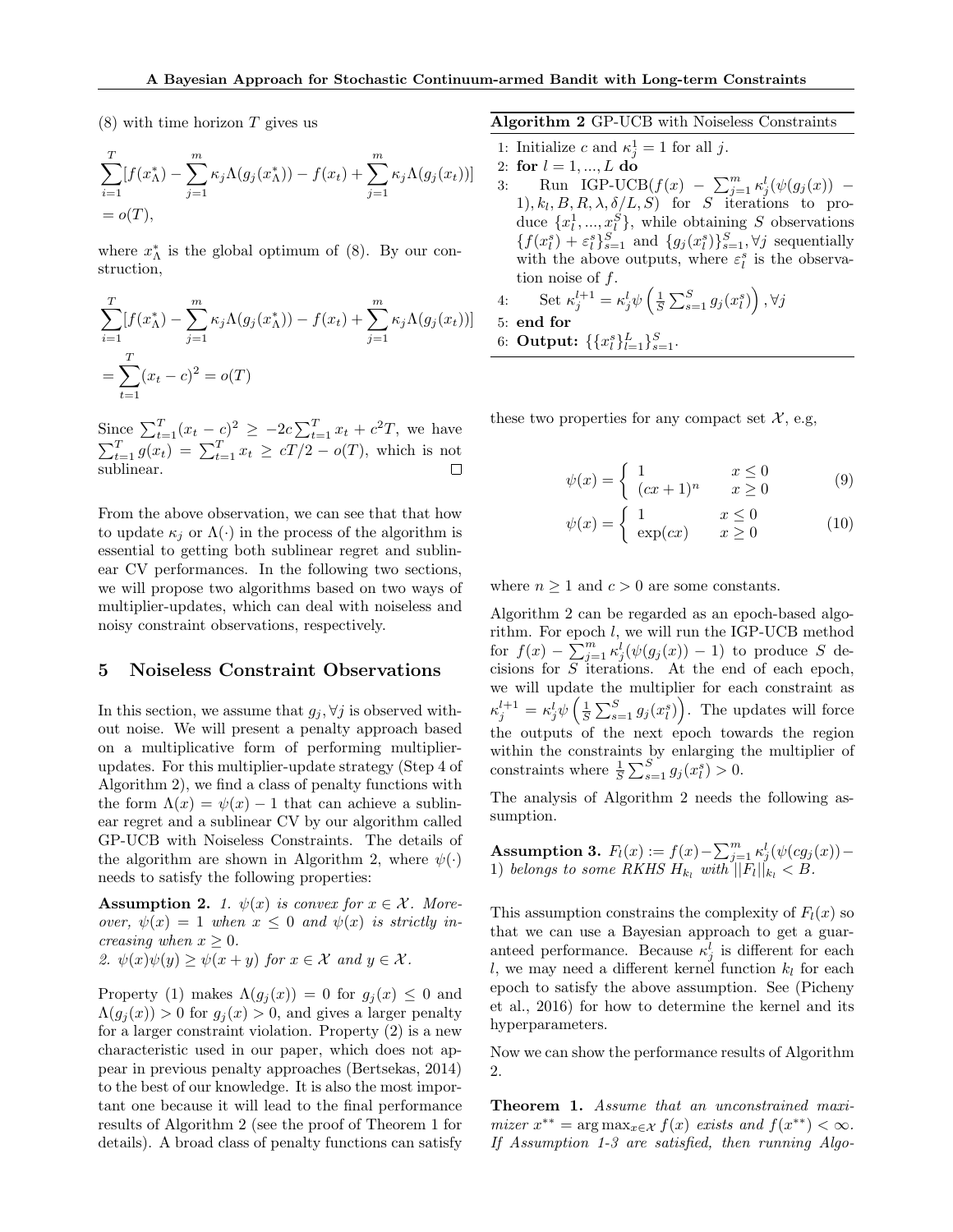rithm 2 with time horizon  $T = LS$  leads to

$$
R_{LS} = \sum_{l=1}^{L} \sum_{s=1}^{S} [f(x^*) - f(x_l^s)]
$$
  
=  $O(BL\sqrt{S\tilde{\gamma}_S} + L\sqrt{S\tilde{\gamma}_S(\tilde{\gamma}_S + \log(L/\delta))})$  (11)

$$
V_{LS} = ||[\sum_{l=1}^{N} \sum_{s=1}^{N} \mathbf{g}(x_l^s)]^+||
$$
  
=  $O\left(S\psi_+^{-1}\left(L + (BL\sqrt{\frac{\tilde{\gamma}_S}{S}} + L\sqrt{\frac{\tilde{\gamma}_S^2 + \tilde{\gamma}_S \log(L/\delta)}{S}})\right)\right)$  (12)

with probability at least  $1 - \delta$ , where  $\psi_+^{-1}(x)$  is the inverse function of  $\psi(x)$  when  $x \geq 0$  and  $\tilde{\gamma}_S$  is the maximal information gain with time horizon S among  ${k_l}_{l=1}^L$ .

Proof. See Section 1 of Supplementary Material.  $\Box$ 

Remark 1. From the proof of Theorem 1, we can replace the IGP-UCB method in the inner loops of Algorithm 2 by other unconstrained bandit optimization algorithms (such as GP-TS (Chowdhury and Gopalan, 2017)) that produce a sublinear regret for  $f(x) - \sum_{j=1}^{m} \kappa_j^{i'}(\psi(g_j(x)) - 1)$ , then we can get a similar result to Theorem 1. Therefore Algorithm 2 can be considered as a universal method for our setup.

Now we turn to the discussion of Theorem 1.

#### **5.1** Choice of  $\psi(\cdot)$

For simplicity, we assume that  $k_l$ 's in Algorithm 2 are all SE kernel functions (1) as an example. The results for other kernel functions can be similarly analyzed using the bound of  $\gamma_T$  in the paper (Vakili et al., 2021).

From (Vakili et al., 2021), we know that for SE kernel functions,  $\gamma_S = O(\log^{d+1} S)$  where d is the domain dimension. Applying it to (11), we have the bounds of regret as

$$
R_{LS} = O(BL\sqrt{S\log^{d+1}S} + L\sqrt{S(\log^{2d+2}(S) + \log^{d+1}(S)\log(L/\delta))})
$$
 (13)

For CV, from (12) we can see that to make it sublinear, we need  $n > 1$  if we choose (9) as  $\psi(\cdot)$ . To obtain the optimal order of CV, we need to choose (10) as  $\psi(\cdot)$ , which gives the following result:

$$
V_{LS} = O(S \log(L + (BL\sqrt{\frac{\log^{d+1} S}{S}} + L\sqrt{\frac{\log^{2d+2} S + \log^{d+1} S \log(L/\delta)}{S}})))
$$
(14)

From the above results, Algorithm 2 achieves a sublinear regret and a sublinear CV as long as  $L = o(T)$ or  $S = o(T)$ . Particularly, if we choose  $L = O(\log T)$ , then the regret matches the lower bound of Bayesian optimization algorithms using SE kernel (Table 1 of (Vakili et al., 2021)) up to a logarithmic factor.

Meanwhile, even though  $\psi(x) = \exp(cx)$  gives the optimal order of CV in our theoretical analysis, it makes the multiplier-update, i.e.,  $\kappa_j^{l+1} = \kappa_j^l \exp\left(\frac{1}{S} \sum_{s=1}^S c g_j(x_l^s)\right)$ , too aggressive when  $\frac{1}{S}\sum_{s=1}^{S} g_j(x_i^s)$  is a large value. As a result, it is easy to make  $\kappa_j^{l+1}$  overflow by applying the above update. If so,  $(9)$  can be used with a suitable *n* chosen based on the range of  $g(x)$ .

#### 5.2 Impacts of  $L$  and  $S$

In this section, we want to discuss the effects of S and L on the performance of Algorithm 2, which are total inner iterations and total outer iterations, respectively. From (13) and (14), we can see that  $R_{LS}$  has a higher order in terms of L and  $V_{LS}$  has a higher order in terms of S. This is also true for (11) and (12) if  $\tilde{\gamma}_S = o(\sqrt{S}),$ which is necessary to make  $R_{LS}$  sublinear. Since  $T =$ LS, there exists a tradeoff between the bounds of these two metrics. In the extreme case, if we let L to be constant, then (11) recovers the regret bound of the original IGP-UCB (Chowdhury and Gopalan, 2017), but meanwhile the CV is no longer guaranteed to be sublinear from (12).

This tradeoff can be understood intuitively as follows. If we make  $S$  larger, then by running IGP-UCB longer in Algorithm 2, we have a smaller value of  $\frac{1}{S}\sum_{s=1}^{S} [f(x_i^*) - \sum_{j=1}^{m} \kappa_j^l(\psi(g_j(x_i^*)) - 1) - f(x_i^s) +$  $\sum_{j=1}^{\widetilde{m}} \kappa_j^l(\psi(g_j(x_l^s))-1)$ , where  $x_l^* = \arg \max_{x \mathcal{X}} [f(x)-1]$  $\sum_{j=1}^{m} \kappa_j^{l}(\psi(g_j(x))-1)$ . From the proof of Theorem 1,  $\frac{1}{S}[\sum_{s=1}^{S} f(x^{*}) - f(x_{l}^{s})]$  is upper-bounded by the above value, thus the bound of time-averaged regret is also smaller. On the other hand, larger S leads a smaller L since  $T = LS$ . Then the updates of multiplier are less frequent, which may make the multiplier not large enough (because multipliers can only be enlarged in the updates) and thus lead to a larger CV. See Figure 1 of Supplementary Material for our demonstration of this tradeoff via an experiment.

Particularly, if  $L = S$  and  $\psi(x) = \exp(x)$ , then both metrics are sublinear if  $\tilde{\gamma}_S + \log \frac{S}{\delta} = o(\sqrt{S}),$ which is determined by  $\mathcal X$  and the kernels used in the algorithm. The original IGP-UCB (Chowdhury and Gopalan, 2017) has the same requirement (without the log term) for a sublinear regret, and it holds when  $k_l$  is an SE kernel or a Matérn kernel with a certain  $\nu$  by the bounds of  $\gamma_S$  shown in the paper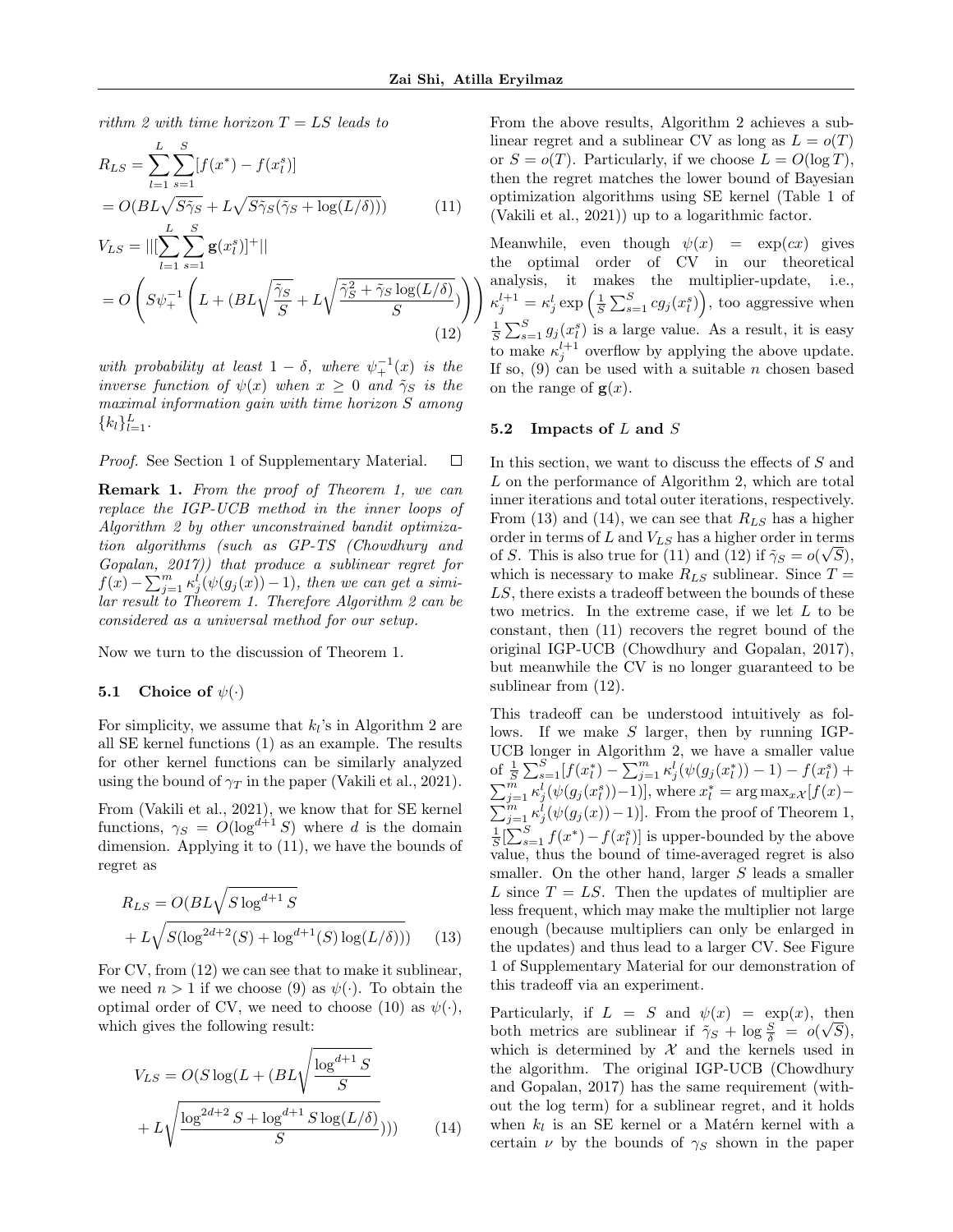(Vakili et al., 2021). Particularly, we have  $R_T =$  $\tilde{O}(B\sqrt{T^{3/2}\tilde{\gamma}_{\sqrt{T}}}+T^{3/4}\tilde{\gamma}_{\sqrt{T}})$  and  $V_T = \tilde{O}(\sqrt{T}$ T) with a high probability for Algorithm 2 by neglecting the log terms. Compared with previous methods of OCO shown in Table 1, the CV of Algorithm 2 matches the best bound without assuming that both  $f$  and  $g$  are convex.

When the constraint function values are observed with noise, Algorithm 2 is not applicable because the penalty function  $\psi(\cdot)$  will amplify the observation noise of  $g_i$  since  $\psi(\cdot)$  is at least higher than 1st-order from the discussion in Section 5.1. This motivates us to propose another method in the next section.

# 6 Noisy Constraint Observations

In this section, we assume that the observations of constraints contain subGaussian noise, i.e.,

**Assumption 4.**  $g_i$  is observed with independent R $subGaussian\ noise\ \varepsilon_i\ for\ each\ j.$ 

Here the independence is defined with regard to any other noise.

To deal with this case, we change the rule of multiplier updates from a multiplicative form to an additive one and adopt a linear penalty function so that the noise of  $q_i$  will not be amplified. The method, called GP-UCB with Noisy Constraints, is shown in Algorithm 3. It needs the following assumption similar to Assumption 3:

Assumption 5.  $G_l(x) := f(x) - \sum_{j=1}^m \kappa_j^l g_j(x)$  belongs to some RKHS  $H_{k_l}$  with  $||G_l||_{k_l} < B$ .

Algorithm 3 is an epoch-based method with a similar structure to Algorithm 2. However, due to the existence of the noise in the multiplier-updates, the proof of its performance results are far more complex. Since Algorithm 3 utilizes a less sharp penalty function, it needs more assumptions to guarantee the performance, which are listed as follows.

**Assumption 6.**  $|f(x)| \leq Q$  and  $|g_j(x)| \leq M$  for each j and  $x \in \mathcal{X}$ .

**Assumption 7.** There is a point y s.t.  $g_j(y) \leq$  $-\epsilon, \forall j, where \epsilon > 0.$ 

Assumption 6 requires the objective and the constraint functions to be bounded within  $\mathcal{X}$ , otherwise linear functions cannot incur enough penalty to constraint violation. Assumption 7 is Slater's condition (Boyd et al., 2004), which is commonly-used in constrained optimization. With these assumptions, we have the following results for Algorithm 3.

**Theorem 2.** If Assumption 1 and  $\frac{1}{4}$ -7 are satisfied

Algorithm 3 GP-UCB with Noisy Constraints

Initialize  $\kappa_j^1 = 0$  for all j. for  $l = 1, ..., L$  do Make the following  $S$  decisions sequentially:

$$
\{x_l^1, ..., x_l^S\} = \text{IGP-UCB}(f(x) - \sum_{j=1}^m \kappa_j^l g_j(x), k_l,
$$

$$
B, \sqrt{(1 + \sum_{j=1}^m (\kappa_j^l)^2)R, \lambda, \delta/(2L), S)},
$$

while obtaining S observations  $\{f(x_i^s) + \varepsilon_i^s\}_{s=1}^S$  and  ${g_j(x_i^s) + \varepsilon_{l,j}^s}_{s=1}^S, \forall j$  sequentially with the above outputs, where  $\varepsilon_l^s$  is the observation noise of f and  $\varepsilon_{l,j}^s$  is the observation noise of  $g_j$ .

Set 
$$
\kappa_j^{l+1} = [\kappa_j^l + \mu \sum_{s=1}^S (g_j(x_l^s) + \varepsilon_{l,j}^s)/S]^+, \forall j
$$
  
end for  
Output:  $\{\{x_l^s\}_{l=1}^L\}_{s=1}^S$ .

with  $\epsilon$  >  $4(R\sqrt{2\tilde{\gamma}_S+2+2\log\frac{2L}{\delta}})\sqrt{(S+2)\tilde{\gamma}_S}/S$  +  $2R(\sqrt{4m/S}+\sqrt{\log(2L/\delta)/S})$ , then running Algorithm 3 with time horizon  $T = LS$  with  $\mu = O(1/\sqrt{L})$  leads to

$$
\begin{split} R_{LS} &= O\left(L(B+\sqrt{\tilde{\gamma}_S+\log\frac{2L}{\delta}})\sqrt{S\tilde{\gamma}_S}+S\sqrt{L}\right)\\ V_{LS} &= O(L\sqrt{S\log(L/\delta)}+S\sqrt{L}) \end{split}
$$

with a probability at least  $1-\delta$ , where  $\tilde{\gamma}_S$  is the maximal information gain with time horizon S among  $\{k_l\}_{l=1}^L$ .

Proof. See Section 3 of Supplementary Material.  $\Box$ 

Remark 2. Unlike Algorithm 2, it is nontrivial to extend our results to the case where IGP-UCB in Algorithm 3 is replaced by other unconstrained methods.

The proof of Theorem 2 is different from Theorem 1 due to the fact that the noise in the observation of  $f(x) - \sum_{j=1}^{m} \kappa_j^l g_j(x)$  is  $\sqrt{1 + \sum_{j=1}^{m} (\kappa_j^l)^2} R$ subGaussian. If the values of  $\kappa_j^l$  are related to time horizon  $l$ , then we cannot directly utilize Lemma 1 in our proof, where the subGaussian parameter is assumed to be constant. Therefore, we take most efforts to prove the order of  $\kappa_j^l$  to get the final result, which is the most difficult part of our proof.

Compared with Algorithm 2, Algorithm 3 suffers from a higher order of CV due to the existence of noise in the constraint observations and the fact that a linear penalty function cannot incur a penalty that is as strong as the one in Algorithm 2. Particularly, if we choose  $L = S$ , then we achieve  $R_T =$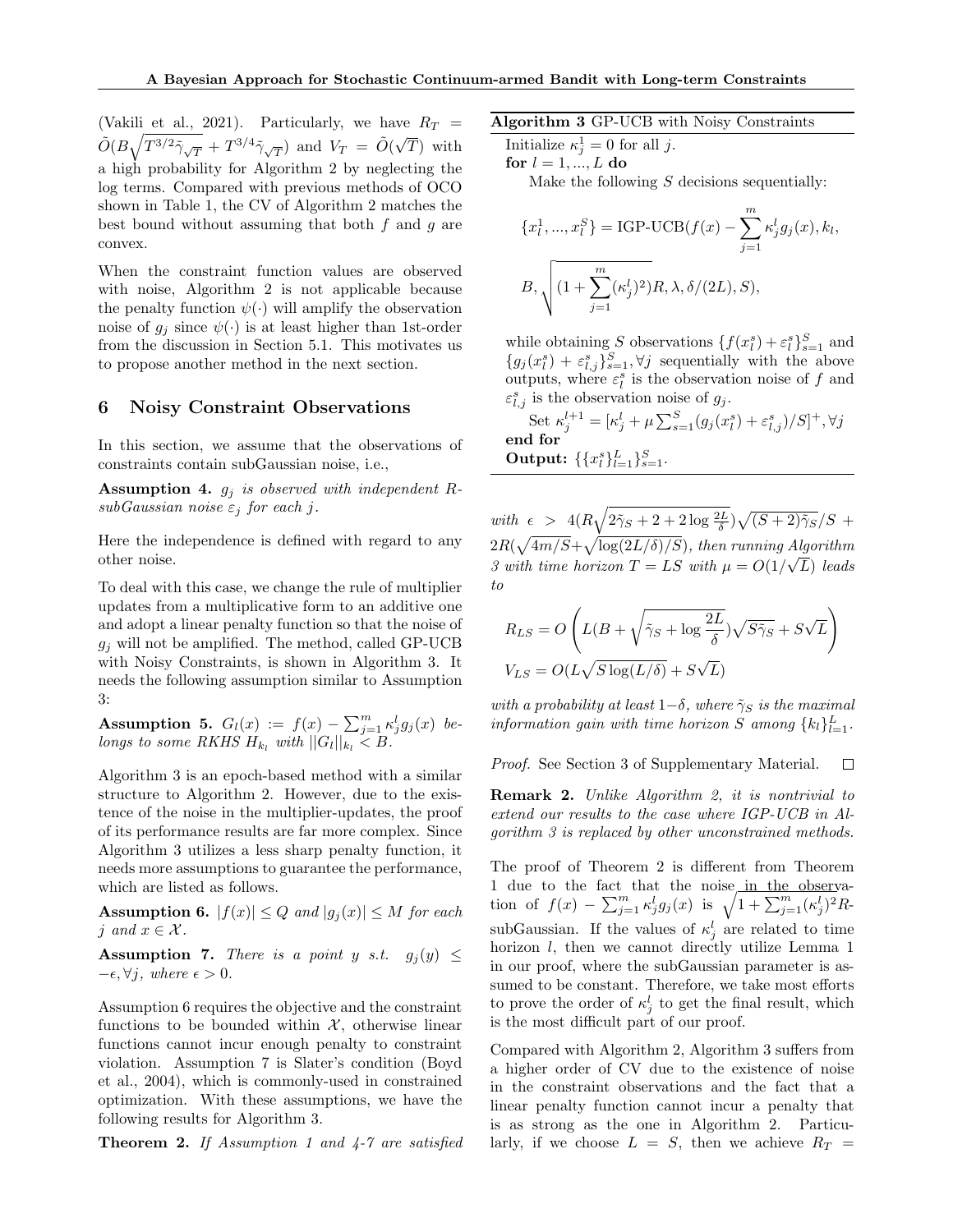$\tilde{O}(B\sqrt{T^{3/2}\tilde{\gamma}_{\sqrt{T}}}+T^{3/4}\tilde{\gamma}_{\sqrt{T}})$  and  $V_T = \tilde{O}(T^{3/4})$  with a high probability by neglecting the log terms, and the regret is in the same order with the one of Algorithm 2 selecting  $L = S$ . Similar to Algorithm 2, both metrics are sublinear if  $\tilde{\gamma}_S + \log \frac{2S}{\delta} =$  $o(\sqrt{S})$ . Meanwhile with this choice, the right hand side of  $\epsilon > 4(R\sqrt{2\tilde{\gamma}_S + 2 + 2\log{\frac{2L}{\delta}}})\sqrt{(S+2)\tilde{\gamma}_S}/S +$  $2R(\sqrt{4m/S} + \sqrt{\log(2L/\delta)/S})$  in Theorem 2 won't increase as  $L$  and  $S$  increase, which becomes  $\epsilon$  $4(R\sqrt{2\tilde{\gamma}_1+2+2\log\frac{2}{\delta}})\sqrt{3\tilde{\gamma}_1}+2R($ √  $\overline{4m} + \sqrt{\log(2/\delta)}$ .

# 7 Conclusion

In this paper, motivated by problems from diverse domains, we presented two provably good Bayesian methods for stochastic continuum-armed bandit with long-term constraints. Specifically, when the constraint value is observed without noise, we used a class of penalty functions based on a multiplicative form of multiplier-updates in our first method to get a bound of constraint violation that can match the best result of previous methods, along with a sublinear regret. For the case of noisy constraint observations, we proposed another method based on an additive way of multiplier-updates with a linear penalty function to avoid noise amplification, which can produce a sublinear CV and the same order of regret with the first method. By conducting two experiments, we demonstrated the efficiency of our algorithms compared with two methods in online convex optimization and Bayesian optimization.

# 8 Acknowledgement

We thank the NSF grants: IIS-2112471, CNS-NeTS-2106679, CNS-NeTS-2007231, CNS-SpecEES-1824337, CNS-NeTS-1717045; and the ONR Grant N00014-19-1-2621 for their support of this work. We also thank the suggestions of all the reviewers and the meta-reviewer for the improvement of this paper.

## References

- Lecture 8. http://www.stat.cmu.edu/~arinaldo/ Teaching/36709/S19/Scribed\_Lectures/Feb21\_ Shenghao.pdf. Accessed: 2021-10-10.
- Rajeev Agrawal. The continuum-armed bandit problem. SIAM journal on control and optimization, 33 (6):1926–1951, 1995.
- Shipra Agrawal and Nikhil Devanur. Linear contextual bandits with knapsacks. Advances in Neural Information Processing Systems, 29:3450–3458, 2016.
- Shipra Agrawal and Nikhil R Devanur. Bandits with concave rewards and convex knapsacks. In Proceedings of the fifteenth ACM conference on Economics and computation, pages 989–1006, 2014.
- Setareh Ariafar, Jaume Coll-Font, Dana H Brooks, and Jennifer G Dy. Admmbo: Bayesian optimization with unknown constraints using admm. J. Mach. Learn. Res., 20(123):1–26, 2019.
- Peter Auer, Ronald Ortner, and Csaba Szepesvári. Improved rates for the stochastic continuum-armed bandit problem. In International Conference on Computational Learning Theory, pages 454–468. Springer, 2007.
- Ashwinkumar Badanidiyuru, Robert Kleinberg, and Aleksandrs Slivkins. Bandits with knapsacks. In 2013 IEEE 54th Annual Symposium on Foundations of Computer Science, pages 207–216. IEEE, 2013.
- Dimitri P Bertsekas. Constrained optimization and Lagrange multiplier methods. Academic press, 2014.
- Léon Bottou. Large-scale machine learning with stochastic gradient descent. In Proceedings of COMPSTAT'2010, pages 177–186. Springer, 2010.
- Stephen Boyd, Stephen P Boyd, and Lieven Vandenberghe. Convex optimization. Cambridge university press, 2004.
- Xuanyu Cao and KJ Ray Liu. Online convex optimization with time-varying constraints and bandit feedback. IEEE Transactions on automatic control, 64(7):2665–2680, 2018.
- Tianyi Chen and Georgios B Giannakis. Bandit convex optimization for scalable and dynamic iot management. IEEE Internet of Things Journal, 6(1): 1276–1286, 2018.
- Tianyi Chen, Qing Ling, and Georgios B Giannakis. An online convex optimization approach to proactive network resource allocation. IEEE Transactions on Signal Processing, 65(24):6350–6364, 2017.
- Sayak Ray Chowdhury and Aditya Gopalan. On kernelized multi-armed bandits. In International Conference on Machine Learning, pages 844–853. PMLR, 2017.
- Eric W Cope. Regret and convergence bounds for a class of continuum-armed bandit problems. IEEE Transactions on Automatic Control, 54(6):1243– 1253, 2009.
- David Eriksson and Matthias Poloczek. Scalable constrained bayesian optimization. In International Conference on Artificial Intelligence and Statistics, pages 730–738. PMLR, 2021.
- Atilla Eryilmaz and Rayadurgam Srikant. Fair resource allocation in wireless networks using queuelength-based scheduling and congestion control.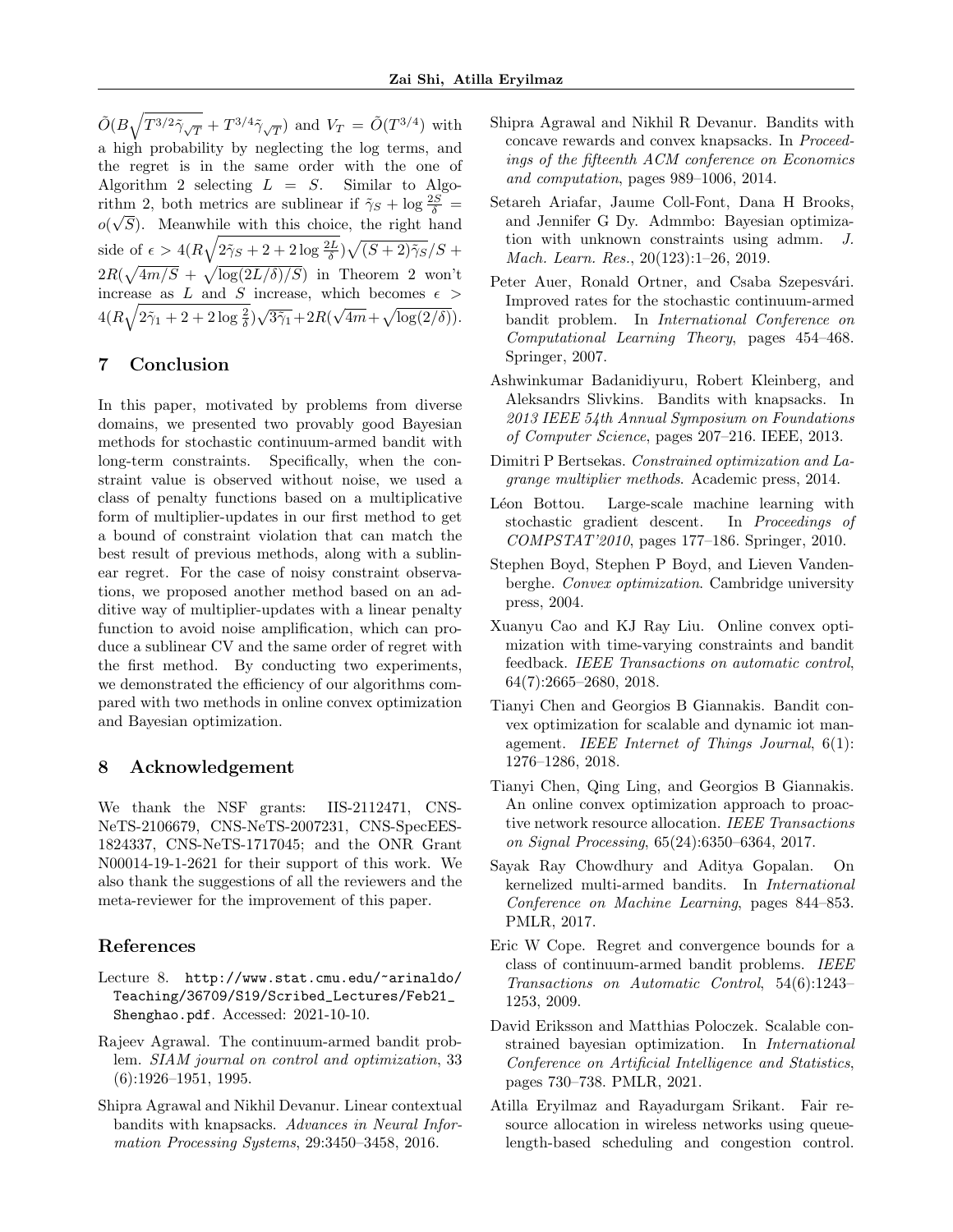IEEE/ACM transactions on networking, 15(6): 1333–1344, 2007.

- Peter I Frazier. A tutorial on bayesian optimization. arXiv preprint arXiv:1807.02811, 2018.
- Jacob R Gardner, Matt J Kusner, Zhixiang Eddie Xu, Kilian Q Weinberger, and John P Cunningham. Bayesian optimization with inequality constraints. In ICML, volume 2014, pages 937–945, 2014.
- Michael A Gelbart, Jasper Snoek, and Ryan P Adams. Bayesian optimization with unknown constraints. arXiv preprint arXiv:1403.5607, 2014.
- Ian J. Goodfellow, Yoshua Bengio, and Aaron Courville. Deep Learning. MIT Press, Cambridge, MA, USA, 2016. http://www.deeplearningbook. org.
- Elad Hazan. Introduction to online convex optimization. arXiv preprint arXiv:1909.05207, 2019.
- José Miguel Hernández-Lobato, Michael A Gelbart, Ryan P Adams, Matthew W Hoffman, and Zoubin Ghahramani. A general framework for constrained bayesian optimization using informationbased search. 2016.
- Thomas Hofmann, Bernhard Schölkopf, and Alexander J Smola. A tutorial review of rkhs methods in machine learning. In Technical Report. 2005.
- Nicole Immorlica, Karthik Abinav Sankararaman, Robert Schapire, and Aleksandrs Slivkins. Adversarial bandits with knapsacks. In 2019 IEEE 60th Annual Symposium on Foundations of Computer Science (FOCS), pages 202–219. IEEE, 2019.
- Tinu Theckel Joy, Santu Rana, Sunil Gupta, and Sveha Venkatesh. Hyperparameter tuning for big data using bayesian optimisation. In 2016 23rd International Conference on Pattern Recognition (ICPR), pages 2574–2579. IEEE, 2016.
- Robert Kleinberg. Nearly tight bounds for the continuum-armed bandit problem. Advances in Neural Information Processing Systems, 17:697–704, 2004.
- Tor Lattimore and Csaba Szepesvári. Bandit algorithms. Cambridge University Press, 2020.
- J.-W. Lee, R.R. Mazumdar, and N.B. Shroff. Nonconvex optimization and rate control for multi-class services in the internet. IEEE/ACM Transactions on Networking, 13(4):827–840, 2005. doi: 10.1109/ TNET.2005.852876.
- Benjamin Letham, Brian Karrer, Guilherme Ottoni, and Eytan Bakshy. Constrained bayesian optimization with noisy experiments. Bayesian Analysis, 14 (2):495–519, 2019.
- Omid Madani, Daniel J Lizotte, and Russell Greiner. The budgeted multi-armed bandit problem. In International Conference on Computational Learning Theory, pages 643–645. Springer, 2004.
- Mehrdad Mahdavi, Rong Jin, and Tianbao Yang. Trading regret for efficiency: online convex optimization with long term constraints. The Journal of Machine Learning Research, 13(1):2503–2528, 2012.
- Song Mei, Yu Bai, and Andrea Montanari. The landscape of empirical risk for nonconvex losses. The Annals of Statistics, 46(6A):2747–2774, 2018.
- Valerio Perrone, Iaroslav Shcherbatyi, Rodolphe Jenatton, Cedric Archambeau, and Matthias Seeger. Constrained bayesian optimization with max-value entropy search. *arXiv preprint arXiv:1910.07003*, 2019.
- Victor Picheny, Robert B Gramacy, Stefan Wild, and Sébastien Le Digabel. Bayesian optimization under mixed constraints with a slack-variable augmented lagrangian. In Proceedings of the 30th International Conference on Neural Information Processing Systems, pages 1443–1451, 2016.
- Jian Qing Shi and Taeryon Choi. Gaussian process regression analysis for functional data. CRC Press, 2011.
- Shashank Singh. Continuum-armed bandits: A function space perspective. In International Conference on Artificial Intelligence and Statistics, pages 2620– 2628. PMLR, 2021.
- Niranjan Srinivas, Andreas Krause, Sham M Kakade, and Matthias Seeger. Gaussian process optimization in the bandit setting: No regret and experimental design. arXiv preprint arXiv:0912.3995, 2009.
- Sattar Vakili, Kia Khezeli, and Victor Picheny. On information gain and regret bounds in gaussian process bandits. In International Conference on Artificial Intelligence and Statistics, pages 82–90. PMLR, 2021.
- Yingce Xia, Haifang Li, Tao Qin, Nenghai Yu, and Tie-Yan Liu. Thompson sampling for budgeted multi-armed bandits. In Twenty-Fourth International Joint Conference on Artificial Intelligence, 2015.
- Hao Yu, Michael J Neely, and Xiaohan Wei. Online convex optimization with stochastic constraints. arXiv preprint arXiv:1708.03741, 2017.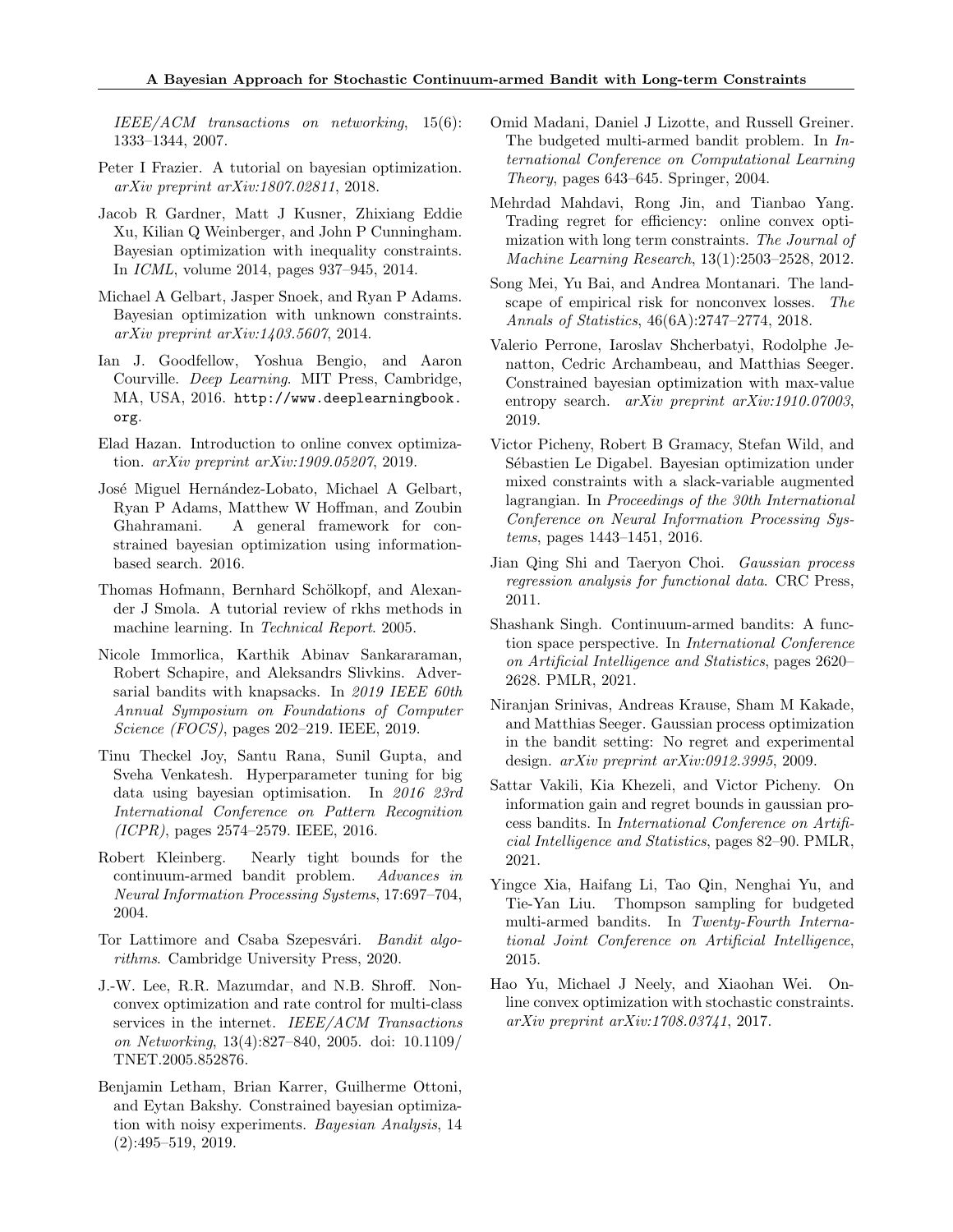# Supplementary Material: A Bayesian Approach for Stochastic Continuum-armed Bandit with Long-term Constraints

# A Proof of Theorem 1

Within epoch  $l$  of Algorithm 2, we can utilize Lemma 1 in the main paper for IGP-UCB to give the following result due to Assumption 1 and 3:

With probability at least  $1 - \delta/L$ , we have:

$$
\sum_{s=1}^{S} [f(x_l^*) - \sum_{j=1}^{m} \kappa_j^l(\psi(g_j(x_l^*)) - 1) - f(x_l^s) + \sum_{j=1}^{m} \kappa_j^l(\psi(g_j(x_l^s)) - 1)] = O(B\sqrt{S\gamma_S^l} + \sqrt{S\gamma_S^l(\gamma_S^l + \log(L/\delta))})
$$
\n(15)

for an l, where  $x_l^* = \arg \max_{x \in \mathcal{X}} f(x) - \sum_{j=1}^m \kappa_j^l(\psi(g_j(x)) - 1)$  and  $\gamma_S^l$  is information gain with time horizon S for  $k_l$ .

Meanwhile, by the definition of  $x^*$  and  $x_l^*$ , we have

$$
f(x^*) = f(x^*) - \sum_{j=1}^m \kappa_j^l(\psi(g_j(x^*)) - 1)
$$
  
 
$$
\leq f(x_l^*) - \sum_{j=1}^m \kappa_j^l(\psi(g_j(x_l^*)) - 1)
$$

since  $g_j(x^*) \leq 0, \forall j$ . Applying the above inequality to (15), we have

$$
\sum_{s=1}^{S} [f(x^*) - f(x_l^s) + \sum_{j=1}^{m} \kappa_j^l(\psi(g_j(x_l^s)) - 1)] = O(B\sqrt{S\gamma_S^l} + \sqrt{S\gamma_S^l(\gamma_S^l + \log(L/\delta))})
$$
(16)

for an l with probability at least  $1 - \delta/L$ . Now by the union bound, with probability at least  $1 - \delta$ , we have

$$
\sum_{l=1}^{L} \sum_{s=1}^{S} [f(x^*) - f(x_l^s) + \sum_{j=1}^{m} \kappa_j^l(\psi(g_j(x_l^s)) - 1)] = O(BL\sqrt{S\tilde{\gamma}_S} + L\sqrt{S\tilde{\gamma}_S(\tilde{\gamma}_S + \log(L/\delta))})
$$
(17)

To bound  $R_{LS} = \sum_{l=1}^{L} \sum_{s=1}^{S} (f(x^*) - f(x_l^s))$ , we need to bound  $\sum_{l=1}^{L} \sum_{s=1}^{S} \kappa_j^l (\psi(g_j(x_l^s)) - 1)$  for any j. By convexity of  $\psi(\cdot)$ , we have

$$
\sum_{l=1}^{L} \kappa_j^l \sum_{s=1}^{S} (\psi(g_j(x_l^s)) - 1) \ge S \sum_{l=1}^{L} \kappa_j^l (\psi(\sum_{s=1}^{S} g_j(x_l^s)/S) - 1)
$$
\n(18)

Since  $\kappa_j^{l+1} = \kappa_j^l \psi(\sum_{s=1}^S g_j(x_l^s)/S)$  from Algorithm 2, we have  $S \kappa_j^l (\psi(\sum_{s=1}^S g_j(x_l^s)/S) - 1) = S(\kappa_j^{l+1} - \kappa_j^l)$ . Therefore, along with  $\kappa_j^1 = 1$ , we have

$$
S\sum_{l=1}^{L} \kappa_j^l(\psi(\sum_{s=1}^{S} g_j(x_l^s)/S) - 1) = S(\kappa_j^{l+1} - \kappa_j^1) = S(\prod_{l=1}^{L} \psi(\sum_{s=1}^{S} g_j(x_l^s)/S) - 1)
$$
(19)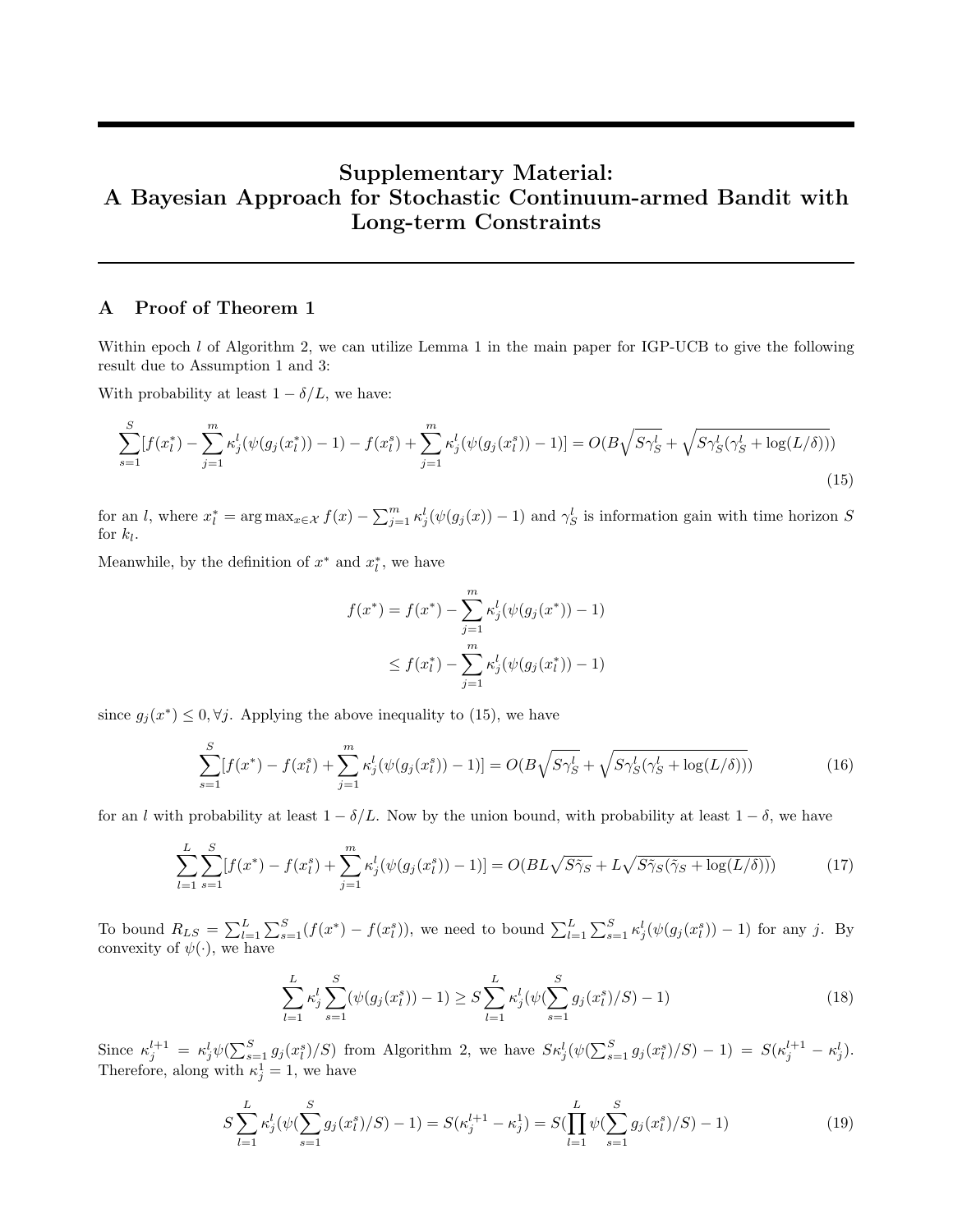By Assumption 2, we have

$$
\prod_{l=1}^{L} \psi(\sum_{s=1}^{S} g_j(x_l^s)/S) \ge \psi(\sum_{l=1}^{L} \sum_{s=1}^{S} g_j(x_l^s)/S)
$$
\n(20)

Now, since  $0 \leq \Delta = f(x^{**}) - f(x^*) < \infty$  by the assumption, along with (18),(19) and (20), we have

$$
-LS\Delta = \sum_{l=1}^{L} \sum_{s=1}^{S} (f(x^*) - f(x^{**}))
$$
  
\n
$$
\leq \sum_{l=1}^{L} \sum_{s=1}^{S} (f(x^*) - f(x_l^*))
$$
  
\n
$$
\leq O\left(BL\sqrt{S\tilde{\gamma}_S} + L\sqrt{S\tilde{\gamma}_S(\tilde{\gamma}_S + \log(L/\delta))}\right) - S\sum_{j=1}^{m} (\psi(\sum_{l=1}^{L} \sum_{s=1}^{S} g_j(x_l^s)/S) - 1).
$$
 (21)

with probability at least  $1 - \delta$ . Therefore,

$$
S\sum_{j=1}^{m}(\psi(\sum_{l=1}^{L}\sum_{s=1}^{S}g_j(x_l^s)/S)-1)\leq LS\Delta + O\left(BL\sqrt{S\tilde{\gamma}_S} + L\sqrt{S\tilde{\gamma}_S(\tilde{\gamma}_S + \log(L/\delta))}\right)
$$
(22)

with probability at least  $1 - \delta$ . Since  $\psi(\sum_{l=1}^{L} \sum_{s=1}^{S} g_j(x_l^s)/S) - 1 \geq 0$  for any j, we have

$$
S(\psi(\sum_{l=1}^{L} \sum_{s=1}^{S} g_j(x_l^s)/S) - 1) = O\left(LS + BL\sqrt{S\tilde{\gamma}_S} + L\sqrt{S\tilde{\gamma}_S(\tilde{\gamma}_S + \log(L/\delta))}\right)
$$

for any j with probability at least  $1 - \delta$ , which results in

$$
\sum_{l=1}^{L} \sum_{s=1}^{S} g_j(x_l^s) = O\left(S\psi_+^{-1}(L + (BL\sqrt{\tilde{\gamma}_S/S} + L\sqrt{\tilde{\gamma}_S(\tilde{\gamma}_S + \log(L/\delta))/S}))\right)
$$

for any j with probability at least  $1 - \delta$  from (22). The above bound gives the final result of CV.

Meanwhile, since  $S \sum_{j=1}^{m} (\psi(\sum_{l=1}^{L} \sum_{s=1}^{S} g_j(x_l^s)/S) - 1) \ge 0$ , we have<br>  $R_{LS} = O(BL\sqrt{S\tilde{\gamma}_S} + L\sqrt{S\tilde{\gamma}_S(S\tilde{\gamma}_S + \log(L/\delta))})$  with a probability at least  $1 - \delta$  from (21).

# B Performance of Algorithm 2 for Other Definitions of Regret

We note that there are some works, such as Yu et al. (2017), which define regret as  $\sum_{t=1}^{T} [f^t(x^*) - f^t(x_t)]$  with  $x^* = \arg \max_{x \in \mathcal{X}} \{\sum_{t=1}^T f^t(x) \text{ s.t. } \mathbf{g}(x) \leq 0\}.$  In our setup,  $f^t$  is a realization of f at time t. So it is easy to extend our results to this regret by a similar proof to the one of Theorem 1, with assumptions that an unconstrained maximizer  $x^{**} = \arg \max_{x \in \mathcal{X}} \sum_{l=1}^{L} \sum_{s=1}^{S} f_l^s(x)$  exists and  $f_l^s(x^{**}) < \infty$  for any l and s. Here  $f_l^s(x) = f(x) + \varepsilon_l^s$  is a realization at iteration s of epoch l in Algorithm 2. The only difference in this extensi Hoeffding inequality for  $|\sum_{s=1}^{S} f_l^s(x) - Sf(x)|$  to get a bound of  $\sum_{s=1}^{S} [f_l^s(x^*) - f_l^s(x_l^s) + \sum_{j=1}^{m} f_l^s(x_j^s)]$  $\frac{\kappa_j^{\iota}}{c}\psi(cg_j(x_l^s))]$ based on (15). Then following the same procedure of the proof for Theorem 1, we can get the result which has the same order with Theorem 1.

# C Proof of Theorem 2

For epoch  $l$  of Algorithm 3, we cannot directly use Lemma 1 in the main paper to give an intermediate result like (15). It is because the distribution of total observation noise for  $f(x) - \sum_{j=1}^{m} \kappa_j^l g_j(x)$  is  $\sqrt{1 + \sum_{j=1}^{m} (\kappa_j^l)^2} R$ subGaussian and  $\kappa_j^l$  can be related to l due to the multiplier update. Meanwhile, from Theorem 1 of Chowdhury and Gopalan  $(2017)$ , we have the following lemma.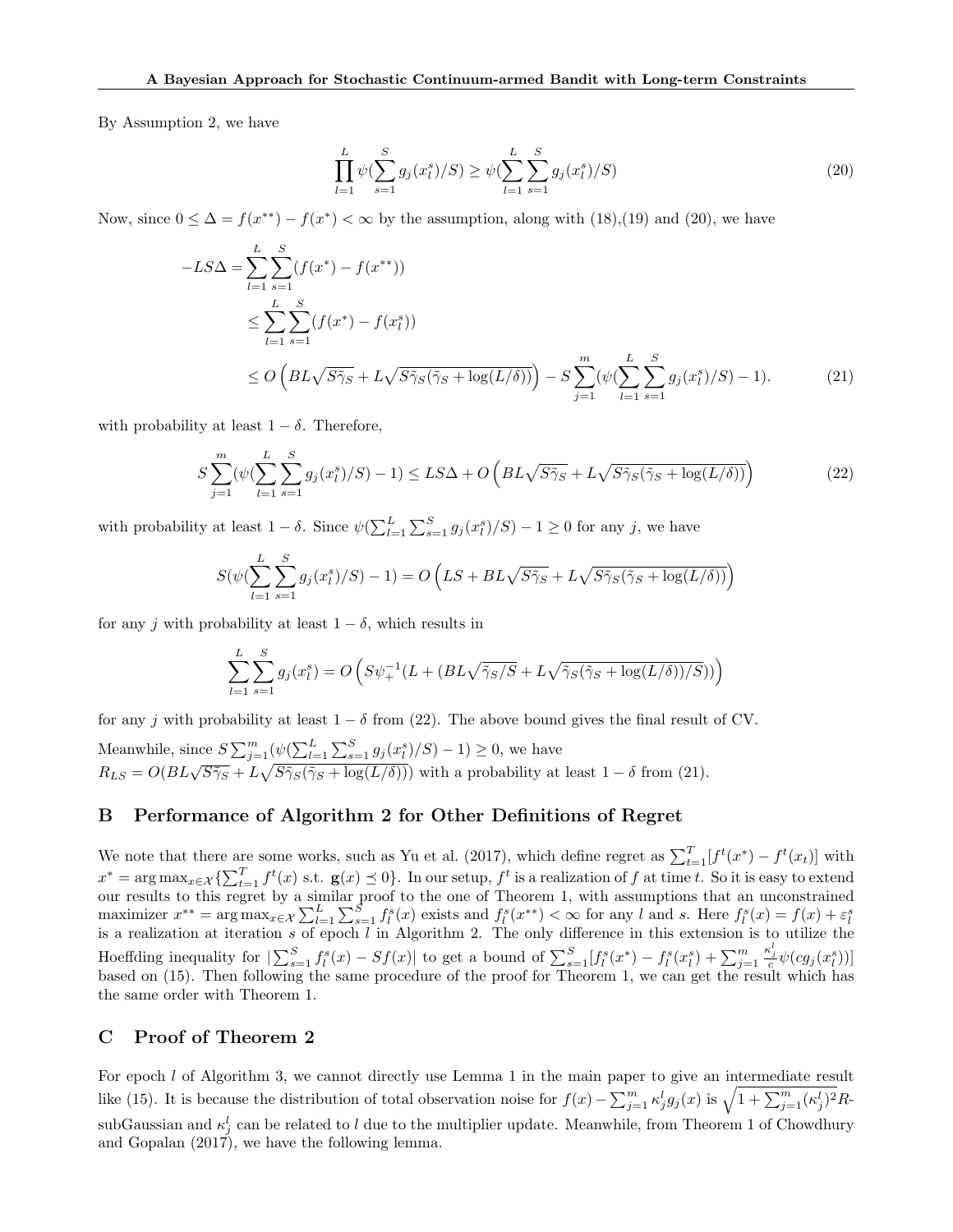**Lemma 2.** With Assumption 1, 4 and 5, for a given  $\eta > 0$  we have

$$
||\varepsilon_l^{1:s} + \sum_{j=1}^m \kappa_j^l \varepsilon_{l,j}^{1:s}||_{((K_t + \eta I)^{-1} + I)^{-1}}^2 \le 2\left(1 + \sum_{j=1}^m (\kappa_j^l)^2\right)R^2 \log\left(\frac{2L\sqrt{\det((1 + \eta)I + K_s)}}{\delta}\right) \tag{23}
$$

simultaneously over all  $s > 0$  for an l with probability at least  $1 - \delta/(2L)$ , where  $\varepsilon_l^{1:s} = [\varepsilon_l^1, ..., \varepsilon_l^s]$  and  $\varepsilon_{l,j}^{1:s} =$  $[\varepsilon_{l,j}^1, ..., \varepsilon_{l,j}^s]$  are previous observation noise in epoch l,  $K_s$  is an  $s \times s$  matrix defined in Section 2 of the main paper,  $||x||_A = \sqrt{x^T A x}$  for a matrix A and I is an  $s \times s$  identity matrix.

Now following the same proof procedure of Lemma 1 in the main paper, we can get the following lemma: **Lemma 3.** With probability at least  $1 - \delta/(2L)$ , we have

$$
\sum_{s=1}^{S} [f(x_l^*) - \sum_{j=1}^{m} \kappa_j^l g_j(x_l^*) - f(x_l^s) + \sum_{j=1}^{m} \kappa_j^l g_j(x_l^s)]
$$
  
\n
$$
\leq 4 \left( B + \sqrt{\left(1 + \sum_{j=1}^{m} (\kappa_j^l)^2\right) R \sqrt{2(\gamma_S^l + 1 + \log \frac{2L}{\delta})}} \right) \sqrt{(S+2)\gamma_S^l}
$$
\n(24)

for an l, where  $x_l^* = \arg \max_{x \in \mathcal{X}} f(x) - \sum_{j=1}^m \kappa_j^l g_j(x)$  and  $\gamma_S^l$  is information gain with time horizon S for  $k_l$ . Denote the above event as  $E_l(\delta)$ .

Meanwhile, by positivity of  $\kappa_j^l$ , the definition of  $x^*$  and  $x_l^*$ , we have

$$
f(x^*) \le f(x^*) - \sum_{j=1}^m \kappa_j^l g_j(x^*) \le f(x_l^*) - \sum_{j=1}^m \kappa_j^l g_j(x_l^*)
$$

So using the event  $E_l(\delta)$ , for an l

$$
\sum_{s=1}^{S} [f(x^*) - f(x_l^s) + \sum_{j=1}^{m} \kappa_j^l g_j(x_l^s)]
$$
  
\n
$$
\leq 4 \left( B + \sqrt{\left(1 + \sum_{j=1}^{m} (\kappa_j^l)^2\right) R \sqrt{2(\gamma_S^l + 1 + \log \frac{2L}{\delta})}} \right) \sqrt{(S + 2)\gamma_S^l}
$$
\n(25)

with probability at least  $1 - \delta/(2L)$ .

Now, since  $\kappa_j^{l+1} = [\kappa_j^l + \mu \sum_{s=1}^S (g_j(x_l^s) + \varepsilon_{l,j}^s)/S]^+ \geq \kappa_j^l + \mu \sum_{s=1}^S (g_j(x_l^s) + \varepsilon_{l,j}^s)/S$ , we have

$$
\kappa_j^{L+1} \ge \mu \sum_{l=1}^L \sum_{s=1}^S (g_j(x_l^s) + \varepsilon_{l,j}^s)/S
$$
\n(26)

Also define another event  $G_l(\delta)$  as

$$
\sqrt{\sum_{j=1}^m(\sum_{s=1}^S\varepsilon_{l,j}^s)^2}\le 2R(\sqrt{4mS}+\sqrt{S\log(2L/\delta)}),
$$

which occurs with probability at least  $1 - \delta/(2L)$  for an l from Theorem 8.3 of lec. Using the events  $\{G_l(\delta)\}_{l=1}^L$ and (26), we have

$$
V_{LS} \le \frac{S||\kappa^{L+1}||}{\mu} + \sum_{l=1}^{L} \sqrt{\sum_{j=1}^{m} (\sum_{s=1}^{S} \varepsilon_{l,j}^s)^2} \le \frac{S||\kappa^{L+1}||}{\mu} + 2RL(\sqrt{4mS} + \sqrt{S \log(2L/\delta)})
$$
(27)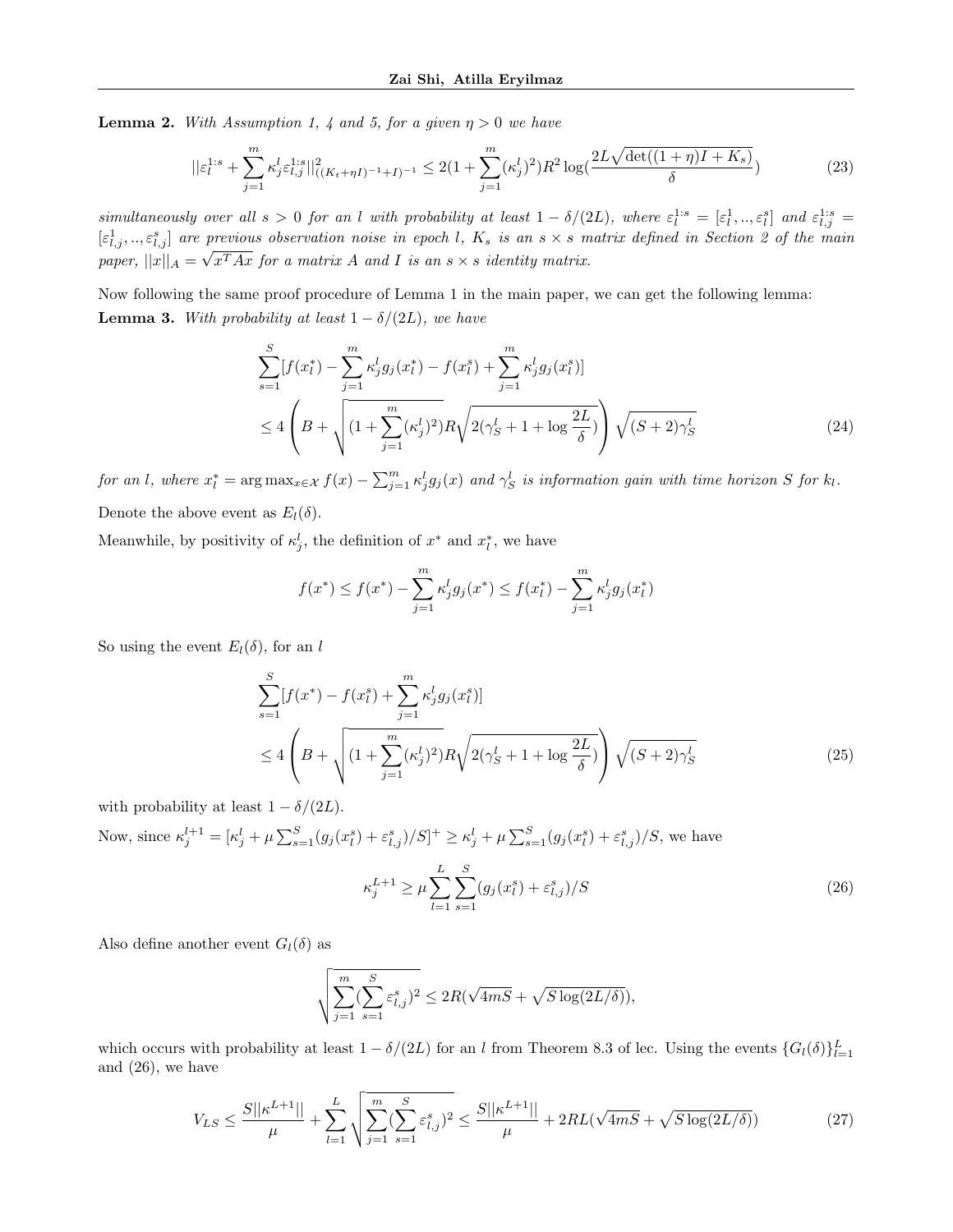with probability at least  $1 - \delta/2$ , where  $\kappa^l = [\kappa_1^l, ..., \kappa_m^l]$ . From (25) and (27), we find that to obtain the bounds of  $R_{LS}$  and  $V_{LS}$ , it is important to bound  $||\kappa^l||$ . We will do it in the following.

Since  $\kappa_j^{l+1} = [\kappa_j^l + \mu \sum_{s=1}^S (g_j(x_l^s) + \varepsilon_{l,j}^s)/S]^+$ , we have

$$
(\kappa_j^{l+1})^2 \leq (\kappa_j^l + \mu \sum_{s=1}^S (g_j(x_l^s) + \varepsilon_{l,j}^s)/S)^2
$$

which leads to

$$
\sum_{s=1}^{S} \kappa_j^l(g_j(x_l^s) + \varepsilon_{l,j}^s) \ge S \frac{(\kappa_j^{l+1})^2 - (\kappa_j^l)^2}{2\mu} - \frac{S\mu}{2} \left( \sum_{s=1}^{S} (g_j(x_l^s) + \varepsilon_{l,j}^s) / S \right)^2
$$
  

$$
\ge S \frac{(\kappa_j^{l+1})^2 - (\kappa_j^l)^2}{2\mu} - \frac{\mu}{S} \left[ \left( \sum_{s=1}^{S} g_j(x_l^s) \right)^2 + \left( \sum_{s=1}^{S} \varepsilon_{l,j}^s \right)^2 \right]
$$

So using the event  $G_l(\delta)$  along with the assumption  $|g_j(x)| \leq M$  and Cauchy-Swartz inequality, we have for an l

$$
\sum_{j=1}^{m} \sum_{s=1}^{S} \kappa_j^l g_j(x_l^s) \ge S \frac{||\kappa^{l+1}||^2 - ||\kappa^l||^2}{2\mu} - mS\mu M^2 - 4\mu R^2 (\sqrt{4m} + \sqrt{\log(2L/\delta)})^2 - 2R||\kappa^l|| \cdot (\sqrt{4Sm} + \sqrt{S\log(2L/\delta)})
$$
\n(28)

with probability at least  $1 - \delta/(2L)$ .

From Assumption 7, there is a point y s.t.  $g_j(y) \leq -\epsilon$ ,  $\forall j$ , where  $\epsilon > 0$ . Using this point and  $E_l(\delta)$ , we have

$$
\sum_{s=1}^{S} [f(y) - \sum_{j=1}^{m} \kappa_j^l g_j(y) - f(x_l^s) + \sum_{j=1}^{m} \kappa_j^l g_j(x_l^s)]
$$
  
\n
$$
\leq \sum_{s=1}^{S} [f(x_l^*) - \sum_{j=1}^{m} \kappa_j^l g_j(x_l^*) - f(x_l^s) + \sum_{j=1}^{m} \kappa_j^l g_j(x_l^s)]
$$
  
\n
$$
\leq 4 \left( B + \sqrt{\left(1 + \sum_{j=1}^{m} (\kappa_j^l)^2\right) R \sqrt{2(\gamma_S^l + 1 + \log \frac{2L}{\delta})}} \right) \sqrt{(S + 2)\gamma_S^l}
$$
  
\n
$$
\leq 4 \left( B + (1 + ||\kappa^l||) R \sqrt{2(\gamma_S^l + 1 + \log \frac{2L}{\delta})} \right) \sqrt{(S + 2)\gamma_S^l}
$$
\n(29)

for an l with probability at least  $1 - \delta/(2L)$ , where the last inequality comes from positivity of  $\kappa_j^l$ . Meanwhile from (28) and Assumption 6, we have with probability at least  $1 - \delta/(2L)$ ,

$$
\sum_{s=1}^{S} [f(y) - \sum_{j=1}^{m} \kappa_j^l g_j(y) - f(x_l^s) + \sum_{j=1}^{m} \kappa_j^l g_j(x_l^s)]
$$
  
\n
$$
\geq -2SQ + S \sum_{j=1}^{m} \kappa_j^l \epsilon + \sum_{s=1}^{S} \sum_{j=1}^{m} \kappa_j^l g_j(x_l^s)
$$
  
\n
$$
\geq -2SQ + S\epsilon ||\kappa^l|| + S \frac{||\kappa^{l+1}||^2 - ||\kappa^l||^2}{2\mu}
$$
  
\n
$$
- mS\mu M^2 - 4\mu R^2(\sqrt{4m} + \sqrt{\log(2L/\delta)})^2 - 2R||\kappa^l|| \cdot (\sqrt{4Sm} + \sqrt{S\log(2L/\delta)})
$$
 (30)

for an l, where the second inequality utilize the positivity of  $\kappa_j^l$ . Now from (29), (30) and the union bound, we have for an  $l$ 

$$
-2SQ + S\epsilon ||\kappa^l|| + S\frac{||\kappa^{l+1}||^2 - ||\kappa^l||^2}{2\mu} - mS\mu M^2 - 4\mu R^2(\sqrt{4m} + \sqrt{\log(2L/\delta)})^2 - 2R||\kappa^l|| \cdot (\sqrt{4Sm} + \sqrt{S\log(2L/\delta)}) \le 4\left(B + (1 + ||\kappa^l||)R\sqrt{2(\gamma_S^l + 1 + \log\frac{2L}{\delta})}\right)\sqrt{(S+2)\gamma_S^l}
$$
(31)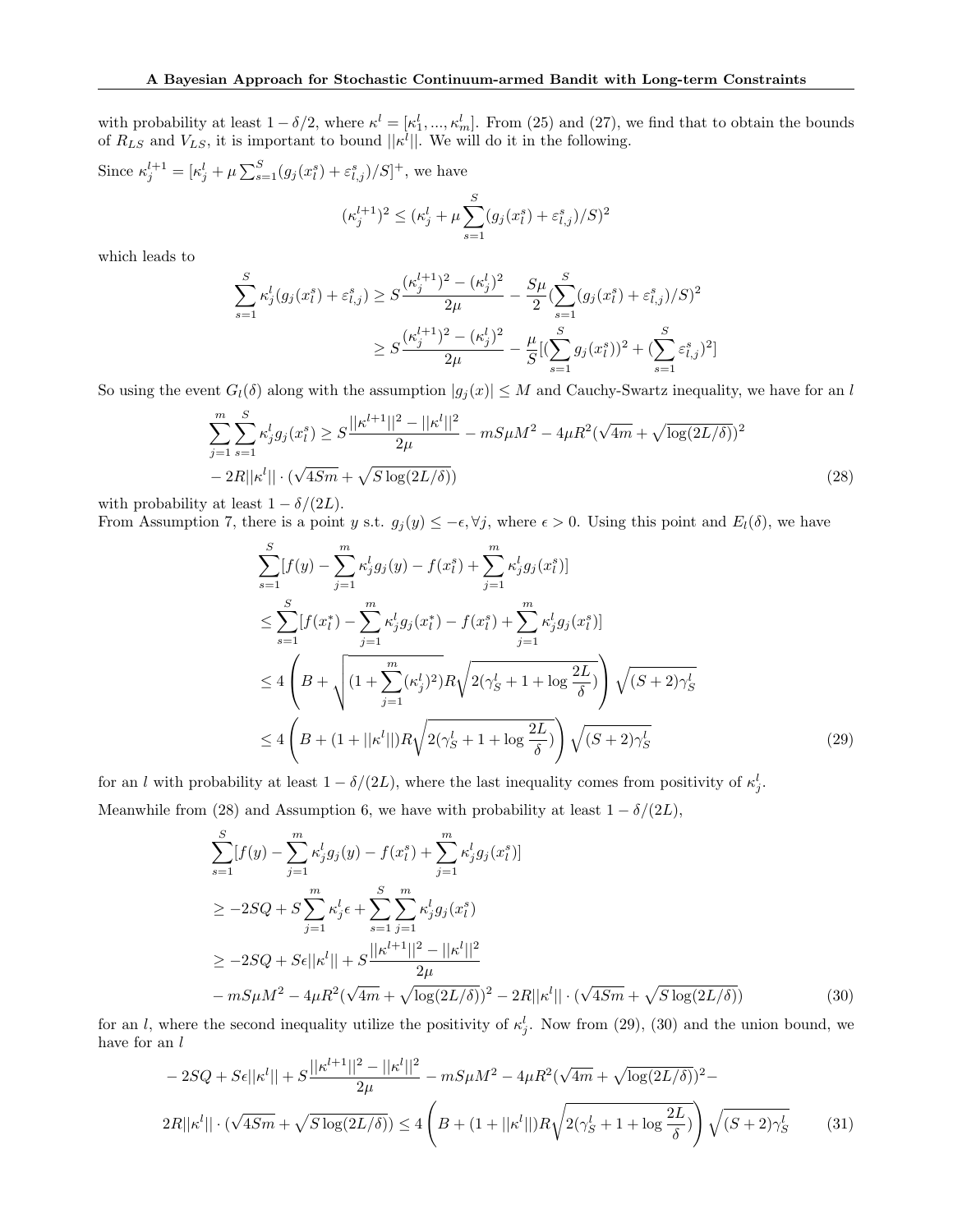with probability at least  $1 - \delta/L$ . Meanwhile, using  $G_l(\delta)$  with the multiplier-update relation, we have

$$
||\kappa^{l}|| \ge ||\kappa^{l+1}|| - ||\kappa^{l+1} - \kappa^{l}|| \ge ||\kappa^{l+1}|| - (\sqrt{m}\mu M + 2\mu R(\sqrt{4m} + \sqrt{\log(2L/\delta)})/S) \tag{32}
$$

with probability at least  $1 - \delta/(2L)$ . Now we will prove the following bound using (31) and (32) by induction.

$$
||\kappa^{l}|| \leq \sqrt{m}\mu M + 2\mu R(\sqrt{4m} + \sqrt{\log(2L/\delta)})/S)
$$
  
+ 
$$
\frac{2Q + 4(B + R\sqrt{2(\gamma_S^l + 1 + \log \frac{2L}{\delta})})\sqrt{(S + 2)\gamma_S^l/S} + m\mu M^2 + 4\mu R^2(\sqrt{4m} + \sqrt{\log(2L/\delta)})^2/S}{\epsilon - 4(R\sqrt{2(\gamma_S^l + 1 + \log \frac{2L}{\delta})})\sqrt{(S + 2)\gamma_S^l/S} - 2R(\sqrt{4m/S} + \sqrt{\log(2L/\delta)/S})},
$$
(33)

which occurs for an l with probability at least  $1 - \delta/L$ .

- From the requirement of Theorem 2, the above bound is positive. Since  $\kappa_j^1 = 0$  for all j, the above bound is right for  $\kappa^1$ .
- Suppose that  $||\kappa^l||$  is less or equal to the right-hand side of (33)
- If  $||\kappa^{l+1}||$  is larger than the right-hand side of (33), then from (32),

$$
||\kappa^l||> \frac{2Q+4(B+R\sqrt{2(\gamma_S^l+1+\log \frac{2L}{\delta})})\sqrt{(S+2)\gamma_S^l}/S+m\mu M^2+4\mu R^2(\sqrt{4m}+\sqrt{\log(2L/\delta)})^2/S}}{\epsilon-4(R\sqrt{2(\gamma_S^l+1+\log \frac{2L}{\delta})})\sqrt{(S+2)\gamma_S^l}/S-2R(\sqrt{4m/S}+\sqrt{\log(2L/\delta)/S})}.
$$

By (31) and the above inequality, we have  $||\kappa^{l+1}||^2 < ||\kappa^l||^2$ , which leads to contradiction. Therefore,  $||\kappa^{l+1}||$ is also less and equal than the right-hand side of (33)

Since  $\mu = O(1/$ √  $\overline{L}$ ),  $||\kappa^l|| = O(1)$  from (33) when both L and S goes to infinity. Therefore from (28) and (33), we have

$$
-\sum_{j=1}^{m} \sum_{l=1}^{L} \sum_{s=1}^{S} \kappa_j^l g_j(x_l^s) = O(S\sqrt{L} + L\sqrt{S\log(L/\delta)})
$$
\n(34)

with probability at least  $1 - \delta$  because (28) happens due to the event  $G_l(\delta)$ , and (33) happens due to the two events  $G_l(\delta)$  and  $E_l(\delta)$ . It leads to

$$
R_{LS} = \sum_{l=1}^{L} \sum_{s=1}^{S} [f(x^*) - f(x_l^s)] = O\left(L(B + \sqrt{\tilde{\gamma}_S + \log \frac{2L}{\delta}}) \sqrt{S\tilde{\gamma}_S} + S\sqrt{L}\right)
$$

with probability at least  $1 - \delta$  by (25) and (34) because (25) happens due to the event  $E_l(\delta)$  and (34) happens due to the events  $G_l(\delta)$  and  $E_l(\delta)$ .

From (27) and (33),

$$
V_{LS} = O(L\sqrt{S\log(L/\delta)} + S\sqrt{L})
$$

with probability at least  $1 - \delta$  because (27) happens due to the event  $G_l(\delta)$  and (33) happens due to the events  $G_l(\delta)$  and  $E_l(\delta)$ .

## D Performance of Algorithm 3 for Other Definitions of CV

There are some works such as Chen and Giannakis (2018); Cao and Liu (2018) defining CV as  $||[\sum_{t=1}^{T} \mathbf{g}^t(x_t)]^+||$ for time-varying constraint functions  $\mathbf{g}^t$ . Since in our setup,  $g_j^t(x) = g_j(x) + \varepsilon_j$  where  $\varepsilon_j$  is from a subGaussian distribution, we can get the result of this CV based on our result of Theorem 2 by using the Hoeffding inequality, which yields the same order with our result.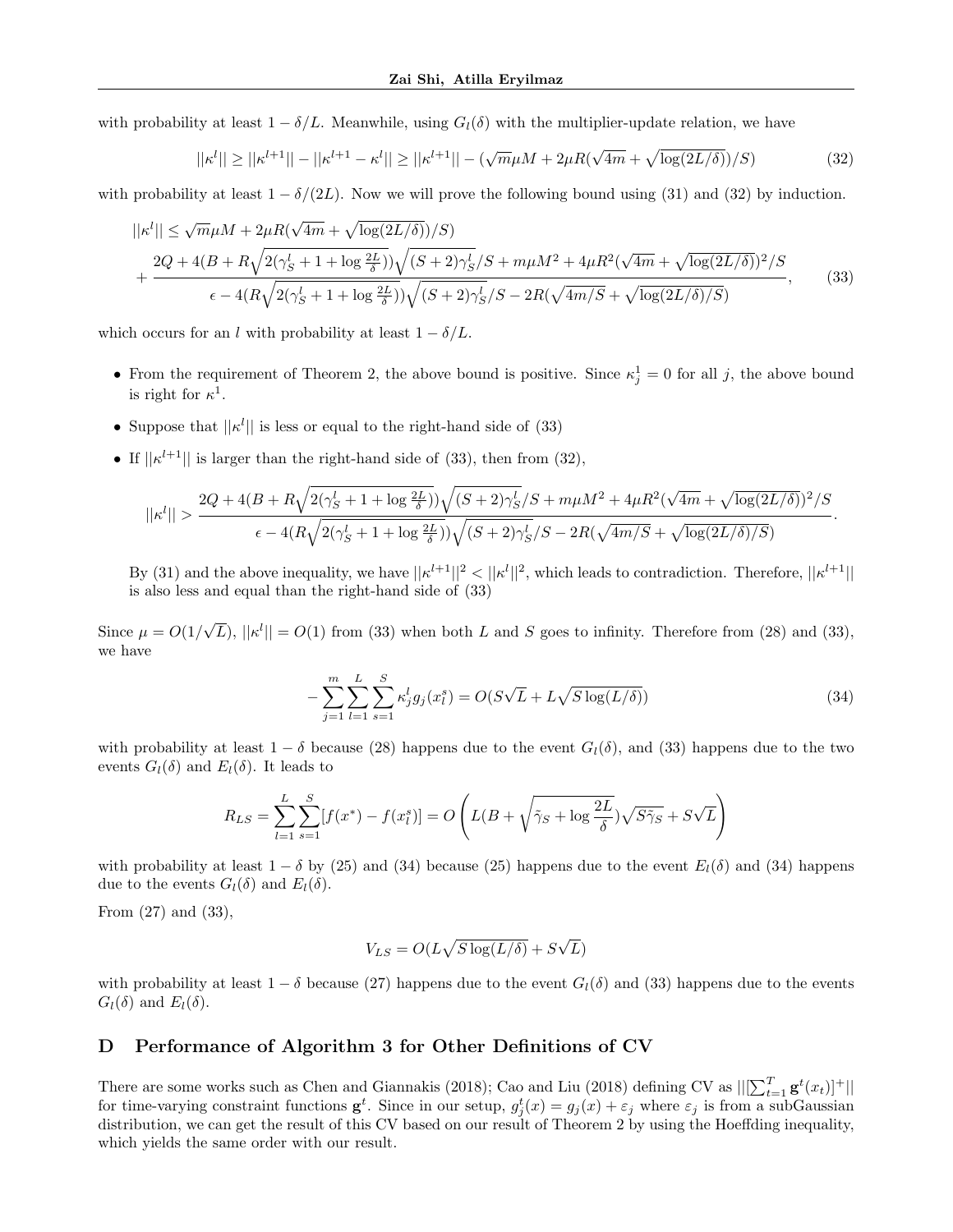

Figure 1: Mean regret and CV of Algorithm 2 with different L and S applied for the first experiment

# E Experiments

In this section, we will conduct two experiments to demonstrate the efficiency of our methods through comparison with two benchmarks. The first benchmark is constrained OCO with bandit feedback proposed in Cao and Liu (2018), and the second is ADMMBO proposed in Ariafar et al. (2019) as a representation of constrained BO. The section numbers mentioned in the following are referred as the ones in this appendix if there is no explicit statement.

## E.1 Test Problem with a Small Feasible Region

First, we use one synthetic function to test our methods, which were also used in previous works on constrained BO Ariafar et al. (2019); Gardner et al. (2014). Consider our setup with two-dimensional  $\mathcal{X} = [0,6]^2$ ,  $f(x) =$  $-\sin(x(1)) - x(2)$  and  $g(x) = \sin(x(1))\sin(x(2)) + 0.95$ . This is a challenging problem since both reward and constraint functions are highly nonlinear. Meanwhile, the feasible area  $g(x) \leq 0$  within X is very small, which makes the problem more difficult.

#### E.1.1 Noiseless Constraint Observations

First we consider the case where  $f(x)$  is observed with a Gaussian noise sampled from  $\mathcal{N}(0, 0.01)$  and  $q(x)$  is observed without noise. The reason why we use the noise variance of 0.01 is that the optimal value is already very small, which is around  $-0.25$ .

Here we want to use this experiment to demonstrate the effects of L and S for Algorithm 2. We use  $\psi(x) = \exp(x)$ and set  $S = 20$ . We use Matérn kernel with  $\nu = 2.5$  as the kernel function. Figure 1 shows the average regret and CV of Algorithm 2 with different L and S, each for 20 runs. From the figure, we can see that regret-CV tradeoff happens for the three choices connected by arrows. The reason why it does not happen for the other two choices may be due to the constant factor in the bounds. But still, we can see that more frequent multiplier-updates can help reduce the CV of our algorithm.

Now we compare Algorithm 2 with constrained OCO with bandit feedback and ADMMBO for this problem. In the following, we choose  $S = 20$  while the other hyperparameters are the same with the above. The hyperparameters in the OCO method are set to achieve the best performance. The original code of ADMMBO for this problem can be accessible at https://github.com/SetarehAr/ADMMBO, where we add noise to the observation values of the reward function.

In Figure 2, we show the boxplots of the time-averaged regret and time-averaged CV for these three methods. Each method is run for 100 times starting from different initial points. For Algorithm 2 and OCO, we choose the total time horizon to be 350 and plot the boxplots for every 20 iterations, while for ADMMBO, we cannot do that because it has its own stopping criteria (the change of a parameter is less than a threshold). Therefore, the time horizon of ADMMBO is limited to be around 90 for these 100 runs and the boxplots are plotted for every 5 iterations. From the figure, we can see clearly that the regret and CV of Algorithm 2 are sublinear with a high probability, whereas the regret and CV of the other two methods are almost linear after few iterations. For OCO, the reason is that f and q are both nonconvex and the algorithm may be stuck at zero gradient points that are suboptimal. For ADMMBO, the method is not designed for our performance metrics even though using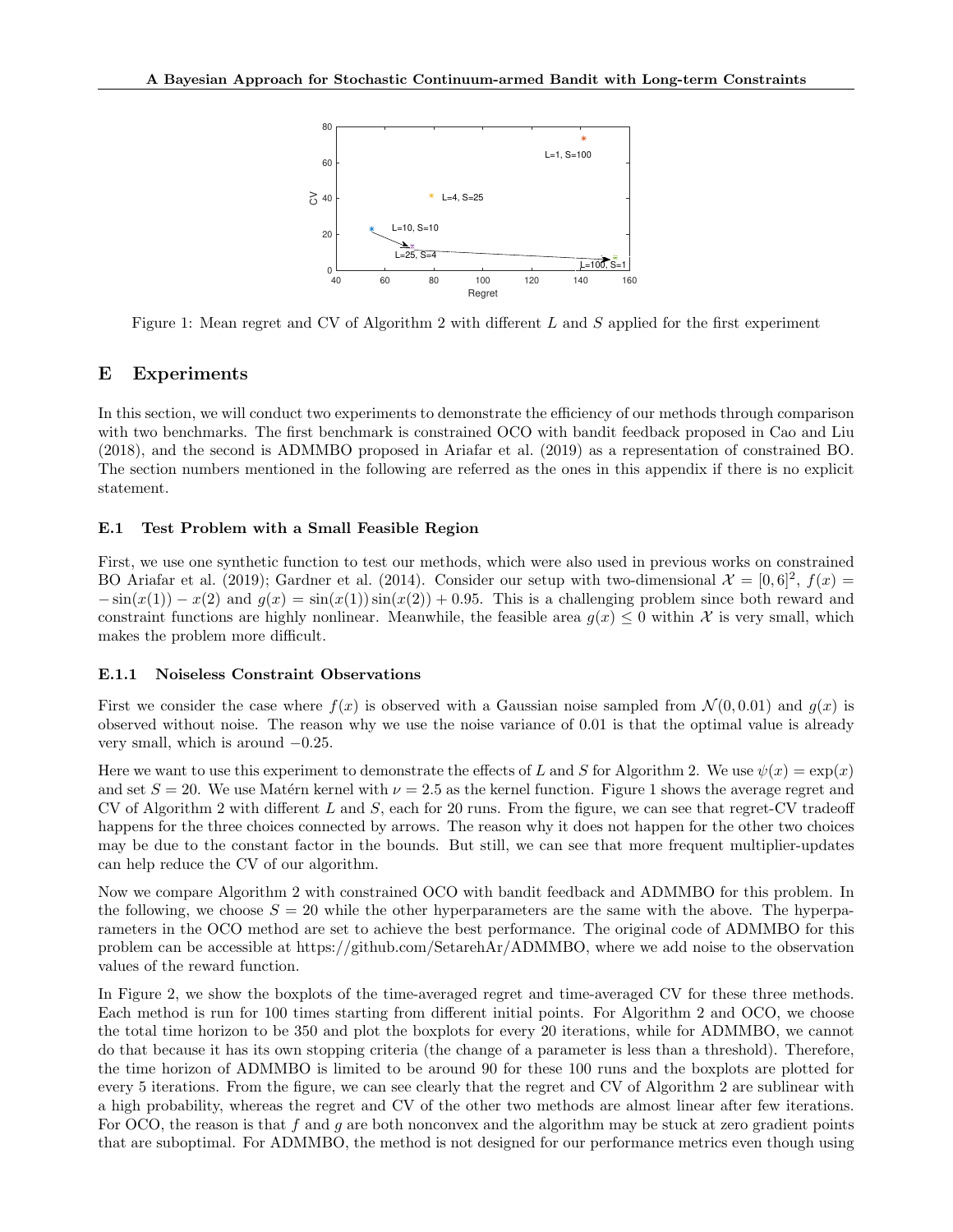

Figure 2: Boxplots of Algorithm 2, OCO and ADMMBO over 100 runs for Section E.1.1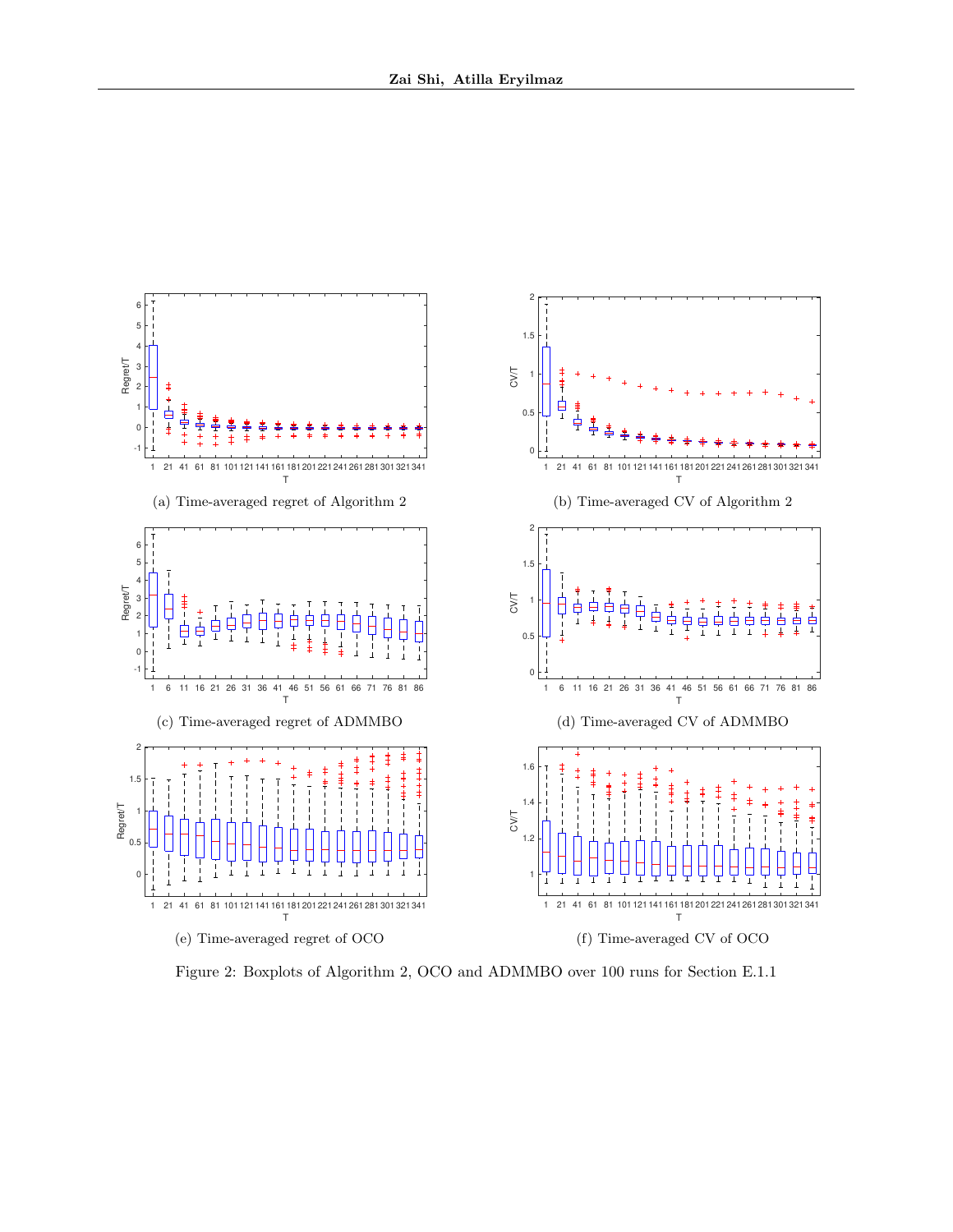

Figure 3: Comparison of Algorithm 2, OCO and ADMMBO in terms of means over 100 runs for Section E.1.1.

a Bayesian approach as well.

To make the comparison of these three methods more straightforward, we also plot the means of their performance metrics over the 100 runs and put them together in Figure 3. Since the whole time horizon of ADMMBO is only around 90, we only show the first 100 iterations of Algorithm 2 and OCO for a more clear illustration. From the figure, we can see that the mean regret and CV of Algorithm 2 are both sublinear, and their time-averaged values tend to 0 in the whole process. For OCO, its performance metrics almost never change after few iterations. It may be stuck at some suboptimal point. For ADMMBO, its performance metrics are also worse than our method.

#### E.1.2 Noisy Constraint Observations

In this part, we assume that the constraint  $g(x)$  is also observed with noise sampled from  $\mathcal{N}(0, 0.01)$ . We choose the variance to be 0.01 due to the small values of  $g(x)$ . Other problem settings are the same with Section E.1.1. Now we apply Algorithm 3, constrained OCO with bandit feedback and ADMMBO to this problem. Particularly in Algorithm 3, we choose  $\mu = 0.5$  in its multiplier update. Other hyperparameters of Algorithm 3 are the same with Algorithm 2 in Section E.1.1. The hyperparameters in the OCO method are set to achieve the best performance.

In Figure 4, the boxplots of time-averaged regret and time-averaged CV are shown for these three methods. The experiment setup is the same with Section E.1.1, and the time horizon of ADMMBO is still limited to 90 because of its stopping criteria. From the figures, we can see that the regret and CV of Algorithm 3 are still sublinear. However, the convergence of the time-averaged CV is slower than Algorithm 2, which is predicted by our theoretical results. For the methods of OCO and ADMMBO, the reduction of the time-averaged regret and CV is much smaller compared with Algorithm 3. Compared with Figure 4c, ADMMBO produces more outliers with larger regrets than the case in Section E.1.1. On the other hand, it is surprising that its CV is better than the noiseless case in the last few iterations compared with Figure 2c. We don't know the reason since it uses a more complex utility function (expected improvement) and has no theoretical results for our metrics. For OCO, it has almost the same performance with the one shown in Figure 2, and it is achieved by using a smaller stepsize in this experiment  $(\eta$  in Cao and Liu (2018)).

In Figure 5, we plot the means of the performance metrics for these three methods and put them together for comparison similar to Section E.1.1. It is much easier to see that Algorithm 3 has the best performance among these three methods, and meanwhile a slower convergence of the time-averaged CV compared with Algorithm 2.

#### E.2 Data Rate Allocation Problem

In this part, we will consider the data rate allocation problem mentioned in Section 3 of the main paper. This experiment is based on the first experiment of Lee et al. (2005). Suppose that there are 4 servers with 2 classes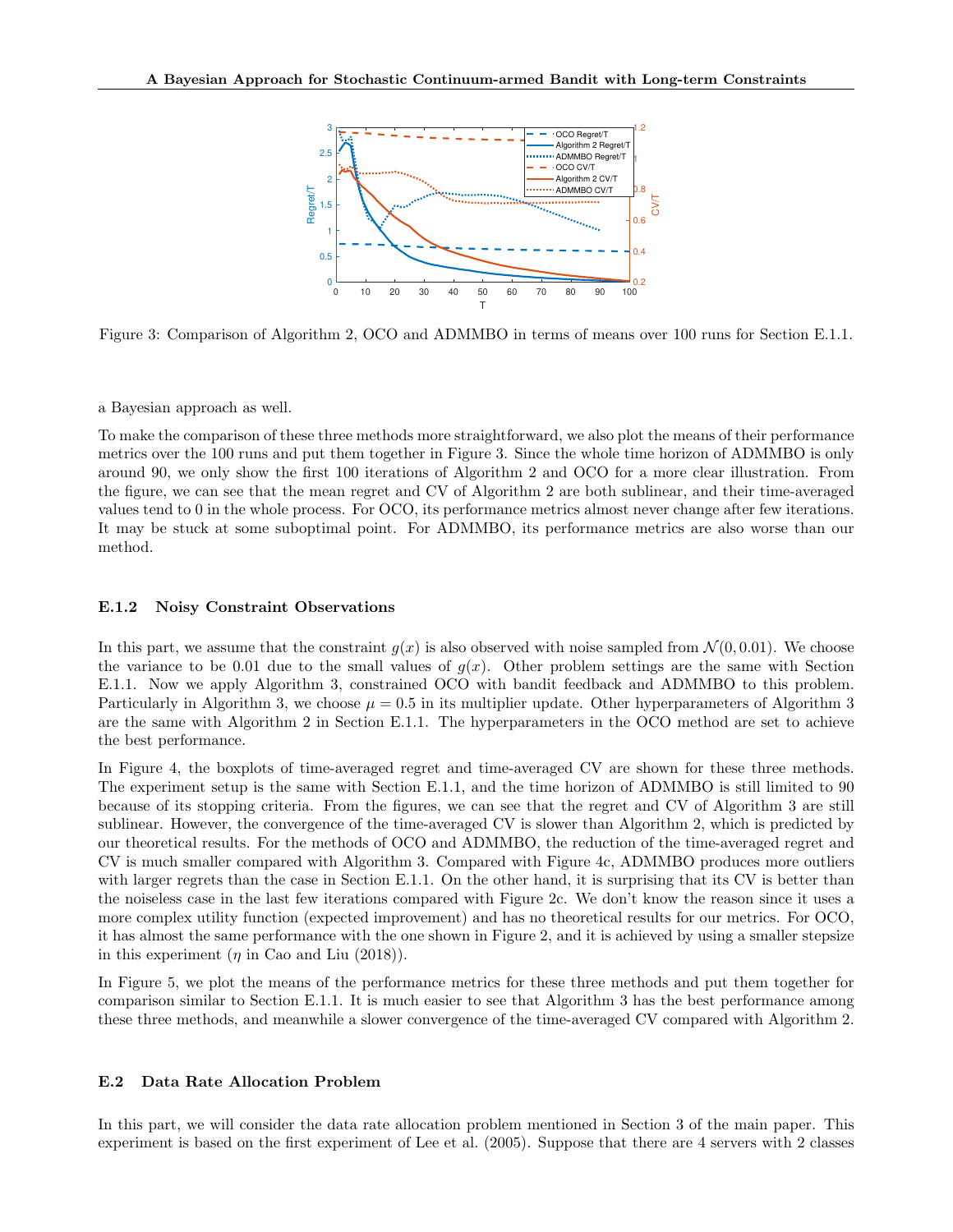

Figure 4: Boxplots of Algorithm 3, OCO and ADMMBO over 100 runs for Section E.1.2.



Figure 5: Comparison of Algorithm 3, OCO and ADMMBO in terms of means over 100 runs for Section E.1.2.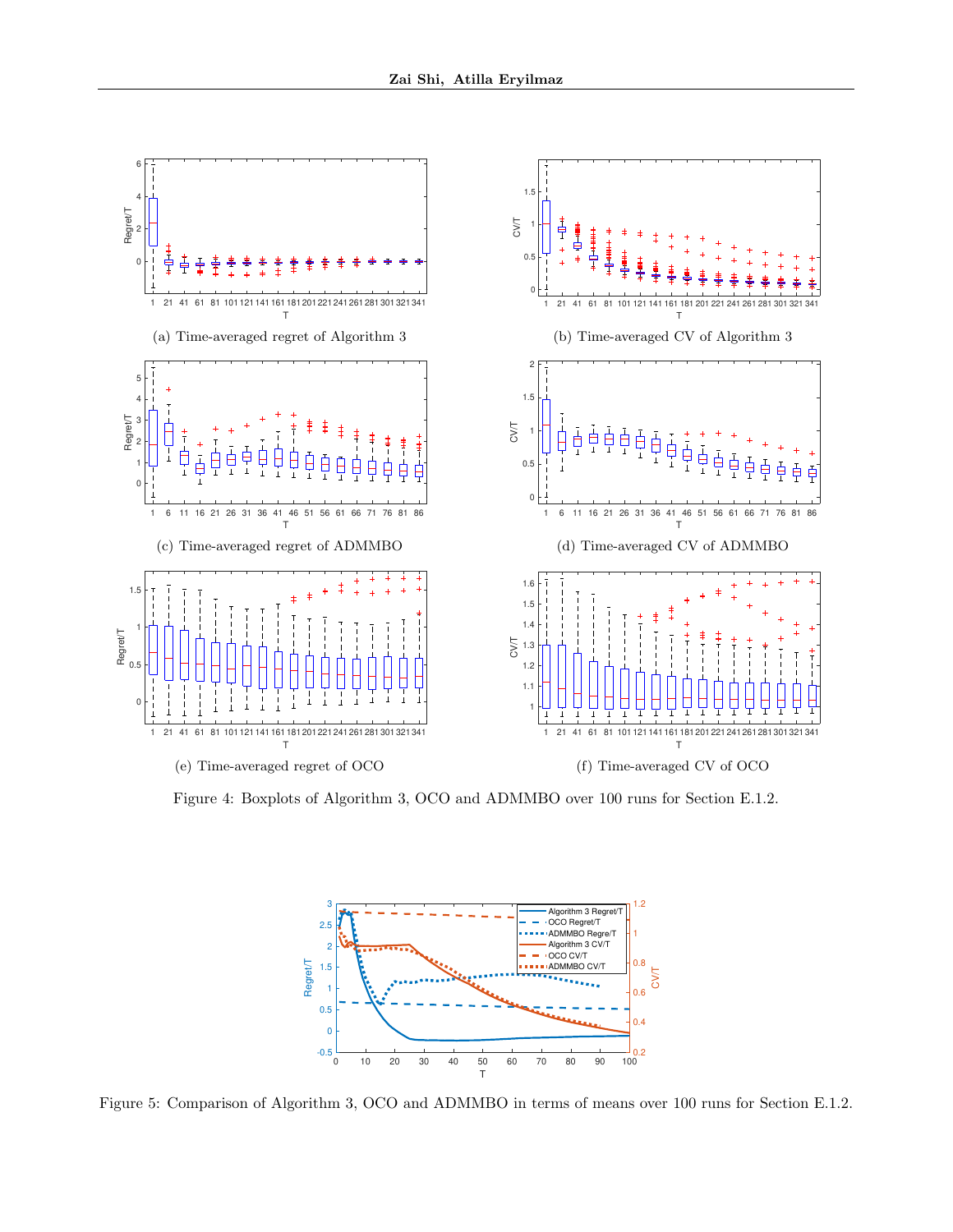of utility functions:

$$
U_i(x(i)) = c_i \left( \frac{1}{1 + \exp(-a_i(x(i) - b_i))} + d_i \right), \text{ for } i = 1, 3
$$
 (35)

$$
U_i(x(i)) = c_i(\log(a_i x(i) + b_i) + d_i), \text{ for } i = 2, 4
$$
\n(36)

where  $x(i)$  is the data rate allocated for Server i from range [0,2].  $a_i, b_i, c_i$  and  $d_i$  are all constants, whose values are set to be the same with the first experiment of Lee et al. (2005). Each utility function can represent QoS for different classes of service Lee et al. (2005) and is observed with a measurement error sampled from  $\mathcal{N}(0, 0.01)$ . Meanwhile, we assume that the electricity cost for the data rates  $x = [x(1), x(2), x(3), x(4)]$  is  $h(x) = 1 + 0.2x(1) + 0.4x(2) + 0.8x(3) + 1.2x(4)$  and the time-averaged electricity budget is  $B = 3$ . Different coefficients represent the electricity pricing in different locations and  $h([0, 0, 0, 0]) = 1$  represents the electricity cost for the infrastructure. For this problem  $g(x) = 0.2x(1) + 0.4x(2) + 0.8x(3) + 1.2x(4) - 2$ .

#### E.2.1 Noiseless Constraint Observations

Still, we first consider the case where  $q(x)$  is observed without noise. We apply Algorithm 2, constrained OCO with bandit feedback and ADMMBO to this problem. The hyperparameters of Algorithm 2 in this experiment are the same with Section E.1.1. The hyperparameters of OCO are set to achieve its best performance. For ADMMBO, we modify its code of a 4d example at https://github.com/SetarehAr/ADMMBO.

The boxplots of these three algorithms are shown in Figure 6 in terms of the time-averaged utility and CV, where the time horizon of Algorithm 2 and OCO is set to be 350 and the one of ADMMBO is limited to around 50 due to its stopping criteria. All these algorithms are run for 100 times. Since we do not know the optimal value of this problem, we only show the **expected utility** achieved by each method here. From the figures, we can see that the CV of Algorithm 2 is sublinear and its time-averaged values approach 0 as T increases. Its expected utility also converges to a certain value. Compared with Algorithm 2, ADMMBO and OCO have higher utility values, but these values are achieved with a time-averaged CV away from 0 with a high probability. The CV of ADMMBO is more random because it is not designed for our performance metrics. For OCO, it can still achieve zero time-averaged CV with a certain probability, but most of the runs are stuck at suboptimal points due to nonconvexity of utility functions.

The means of their performance metrics are presented in Figure 7. We only show the first 100 iterations of Algorithm 2 and OCO for ease of comparison. This figure demonstrates the efficiency of our algorithm for satisfying the long-term constraint.

#### E.2.2 Noisy Constraint Observations

In this part,  $g(x)$  is also observed with random noise sampled from a uniform distribution  $Unif([-0.2, 0.2])$ , where the noise is due to the variation of electricity pricing. We use this problem to test Algorithm 3 in comparison with constrained OCO with bandit feedback and ADMMBO. The hyperparameters of Algorithm 3 are the same with Section E.1.2, and the ones of OCO are set to achieve the best performance.

In Figure 8, we present the boxplots of these three methods over 100 runs. Particularly, the first two figures show that the CV of Algorithm 3 is sublinear, whose time-averaged values approach 0, and that its expected utility converges to a certain value. Compared with Figure 6b, the convergence of the time-averaged CV in Algorithm 3 is slower than the one in Algorithm 2, which demonstrates our theoretical results. For the other two methods, their time-averaged CV is away from 0, which makes their higher utility values meaningless.

In Figure 9 we plot the means of the performance metrics over 100 runs for these three methods. In terms of means, only our method can let the time-averaged CV approach zero after a few iterations. Interestingly, the time-averaged CV of our method first increases and then decreases. It is because initially the multiplier is too small. After the update of the multiplier in Algorithm 3, the new value can give an appropriate penalty for constraint violations.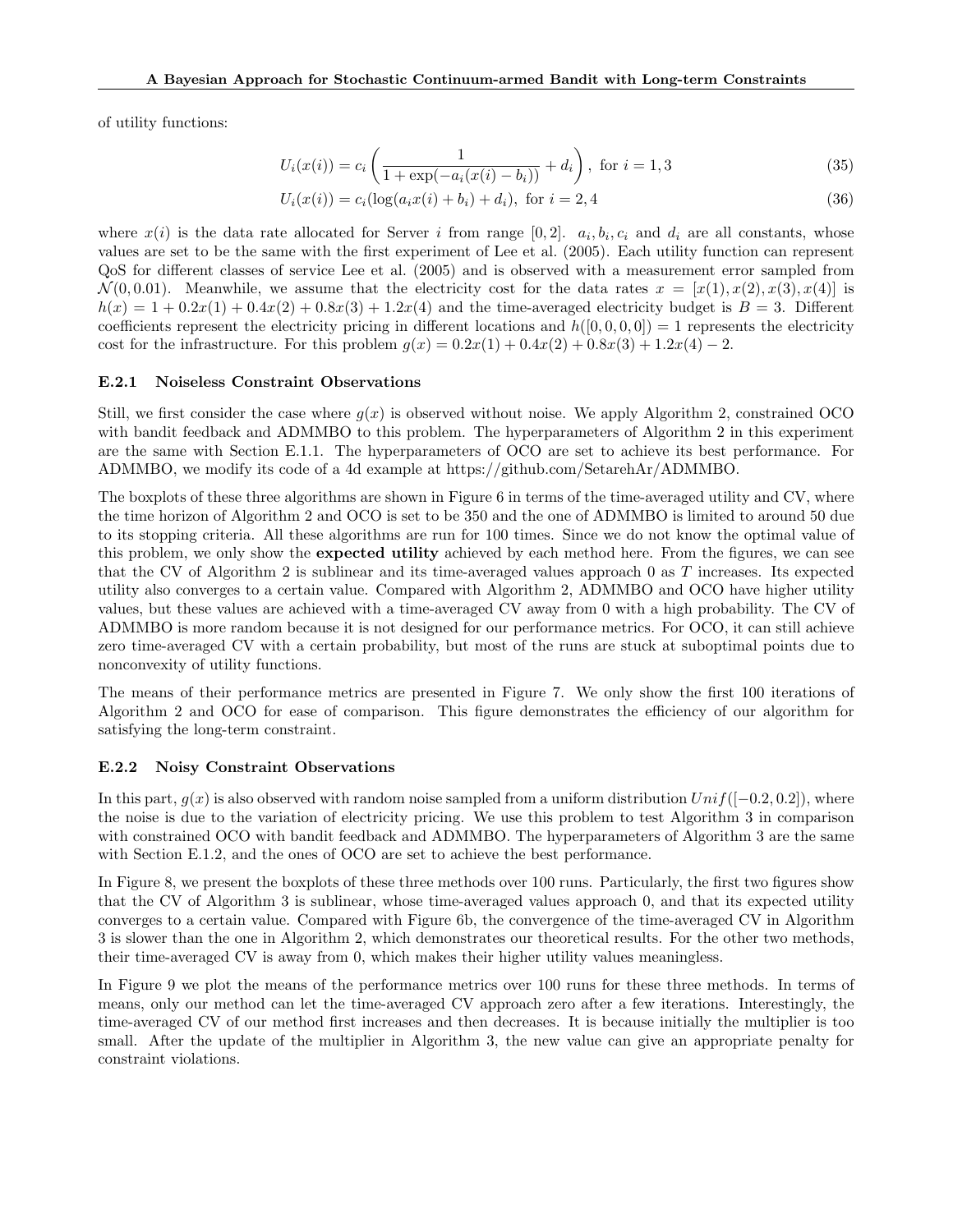

Figure 6: Boxplots of Algorithm 2, OCO and ADMMBO over 100 runs for Section E.2.1. Here "Utility" means the value of the utility function without measurement errors.



Figure 7: Comparison of Algorithm 2, OCO and ADMMBO in terms of means over 100 runs for Section E.2.1. Here "Utility" means the values of the utility function without measurement errors.